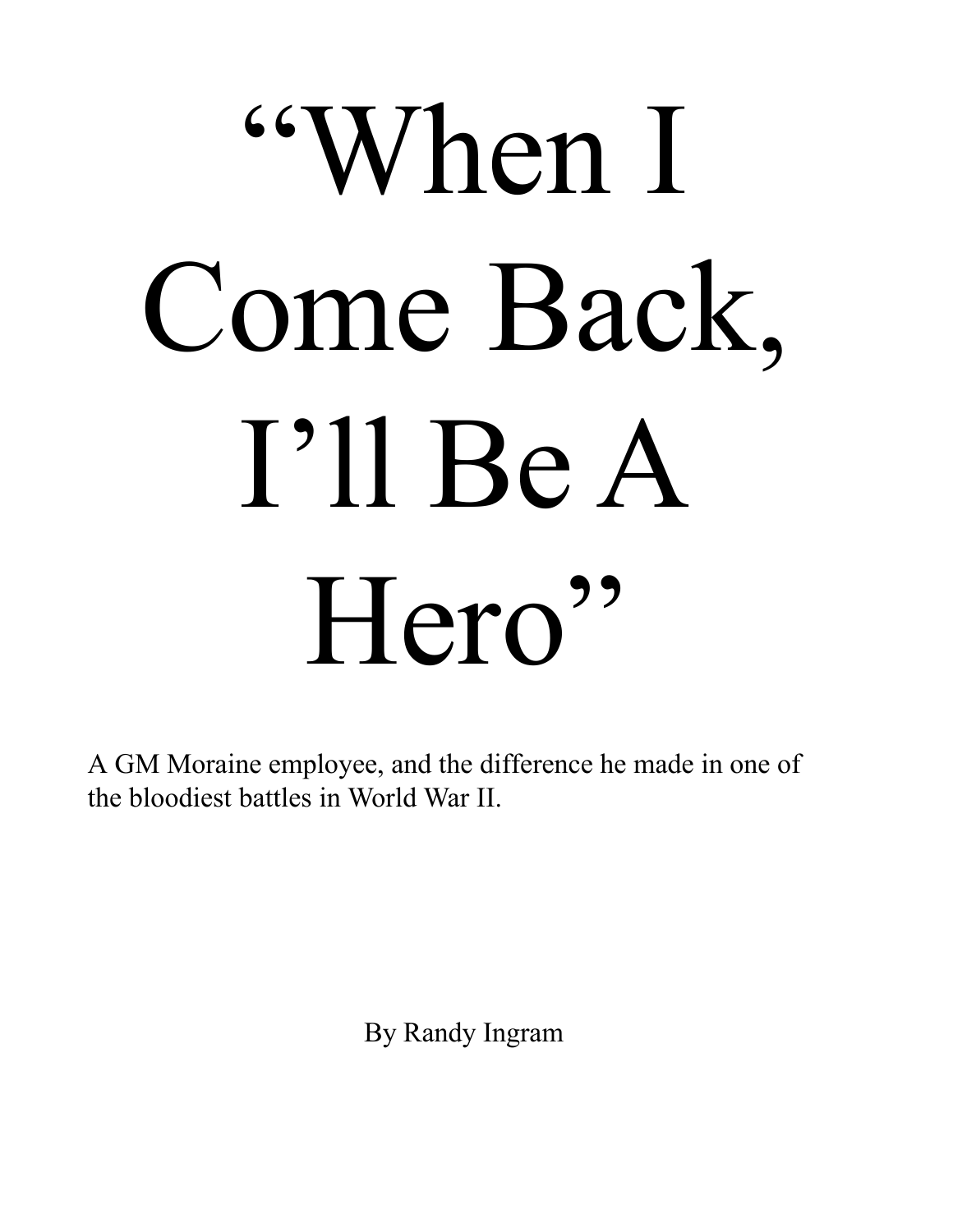Did you know that Moraine Assembly can trace its roots back to 1917? And in terms of longevity, we are one of the oldest, active workforces in the nation. Originally, we built fighter planes for the war effort in World War I. Then, after GM bought the facility in 1921, we became Frigidaire and built home appliances until 1979. And for the last 21 years it's been trucks and SUVs. Tens of thousands of workers have passed through our gates, each with a different and unique life story to tell. Recently, the exploits of one such co-worker have come to light. It's an inspiring yet sad story of one young man who worked here a long time ago whose life had a tremendous impact on all our lives. We



have seen his picture countless times but none of us ever knew who he was – until now. His life, his beliefs and values, what he experienced and gave of himself, are a lesson we as Americans all need to remember. This is his story.

 Everyone has seen the now famous photograph of the three firemen hoisting Old Glory over the ruins of The World Trade Center. Much has been said about its resemblance to the most famous photograph ever taken; the flag raising on Iwo Jima during World War II. This picture captured the nationís hearts at the peak of the war, in March 1945. It was to us, symbolic of the whole war and the embodiment of the American fighting spirit. It's image the very essence of heroism and determination. It has continued to inspire the American people to this day. The men were instantly immortalized, though their identities were unknown. It became the subject of three movies and numerous books. A huge monument depicting this  $1/400$ th of a second is visited each year by thousands in our nation's capitol.

 But who were these men? What were their names? Where were they from? While reading this book, a little, long forgotten fact about one particular flag-raiser has come to light. The second man from the left in this blurred and indistinct, yet unforgettable image is Franklin R. Sousley and he is our aforementioned co-worker. Itís true. One of the men immortalized in bronze in Arlington National Cemetery, who fought in perhaps the most horrific battle in our nationís history - is one of us! Tragically, this unique American tale does not have a happy ending. 26 long and grueling days later as the Battle of Iwo Jima was reaching itís fateful and inevitable climax, Franklin Sousley was killed in combat. Today he rests virtually forgotten outside his community in a rural Kentucky cemetery.

 Over the next several weeks we will share with you his story. A debt of gratitude is owed to authors James Bradley and Bill D. Ross for their authoritative works on this subject.

 There were six of them, though only four are visible. On the far right, planting the flagpole in some rocks he had gathered is Harlon Block of Texas, a star football player who enlisted in the Marines along with all the seniors on his high school team. Between Harlon and Franklin is John Bradley, a Navy medic from Wisconsin who would win The Navy Cross for Bravery and then stuff the medal in a closet, never telling his family of it's existence. On the far left of the picture, reaching but never quite able to grasp the pole is Arizonaís Ira Hayes, a Pima Indian. His whole life would be like that; always reaching, never grasping. The two men on the other side are barely discernible in the photo. Rene Gagnon of New Hampshire would forever try to capitalize on his newfound fame, only to see each lucky break somehow slip through his fingers. And Sergeant Mike Strank, whose only visible feature is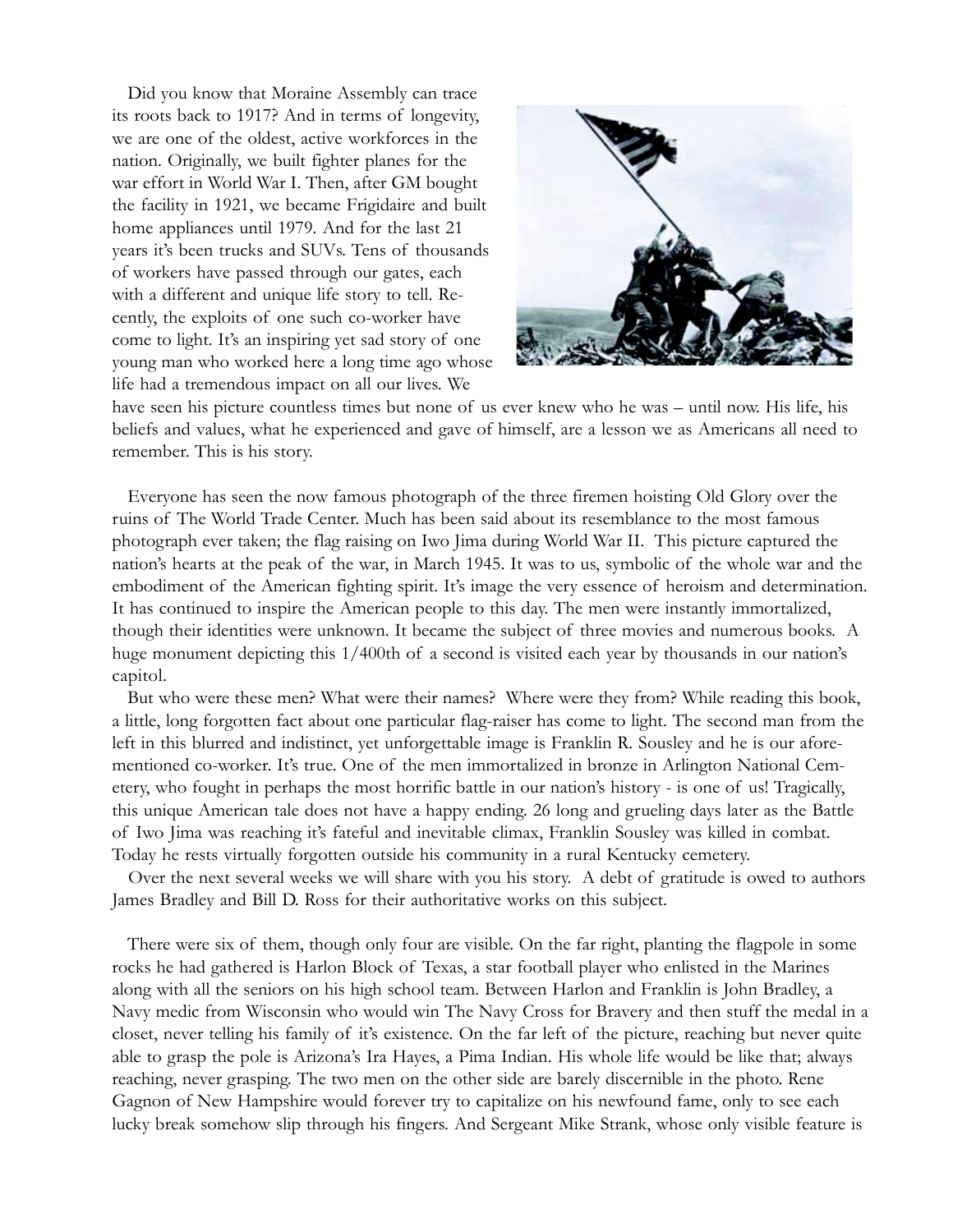his right hand helping Franklin's steady the pole. Mike Strank, the old man at age 24, a Marine's Marine whose birthday was the same date the Marine Corps was founded. His men absolutely idolized him. He would always teach them not just how to kill the enemy, but would also say, "Listen to me, and I'll get you home to your mothers." And then there is Franklin Sousley from Hilltop, Kentucky, second from the left. Although this story will center primarily on his life, it would be very difficult to tell Franklinís story without telling that of the others.

 The second of three sons, Franklin Runyon Sousley came into this world on September 19, 1925. The Sousleys were poor, as were most people living through the Great Depression. There was electricity but indoor plumbing was only something to dream about. Mostly life was about work, hard work, usually tobacco, but also putting up hay and milking the cows for they provided milk for the family. His older brother died in his mother's arms of appendicitis when Franklin was just three. Now, he and his mother Goldie drew particularly close as she sought to find solace in him over his brother's passing.



Franklin Sousley, at about age 6.

In 1931, Franklin began his education in a two-room schoolhouse in nearby Tea Run, and later a larger schoolhouse in Elizaville. In just three years his father died of diabetes. Now age nine, he became the man of the house and his mother became even more emotionally dependent upon him. In school, Franklin was academically perfect - all C's. With chores before school and work around the farm till dark, there was little time for studying or after school athletics. It wasn't an easy life but those who remember him best recall a boy with a quick and ready smile, who loved to hunt and fish in the Licking River nearby. And he loved that farm, saying it was his dream to someday return there and live out his years.

Upon graduation Franklin came north. Dayton was by then a bustling wartime town with plenty of opportunities for someone willing to put in a hard day's work. He found his way to Frigidaire Plant 2 on Springboro Pike,

working as a staker and assembler on the propeller line. During the week he stayed in an apartment at 107 Park Drive in East Dayton (since demolished). Weekends often found Franklin making the long trek back home to see his mother as well as his longtime sweetheart Marian Hamm. Things might have stayed that way but in December 1943 a telegram from a certain Uncle Sam changed all that - he had been drafted. Instead of going into the Army, Franklin opted, like a lot of young men his age, to join The Marine Corps.

 December 7, 1941 came as a shock to America. When Japanese bombs rained down on Pearl Harbor, Hawaii on that sleepy Sunday morning, The United States was an isolationist nation wanting no part in another European war. Franklin and his Mom were down at the barn milking the family cows that evening before church when word came. He knew it meant nothing less than war. Three days later Adolph Hitler, vowing our destruction, declared war on The United States. Now there was no turning back. America would have to fight two major wars at the same time. The task of taking on Nazi Germany was primarily assigned to the U.S. Army while that of stopping the Japanese onslaught across the South Pacific was handed to the Marine Corps and Navy.

Japan in the first half of the 20<sup>th</sup> century was a vastly different nation than the one we now know. They had already been at war for ten years, first invading Manchuria and then China in 1937. Through a series of political maneuverings and assassinations, the military seized power and began drawing up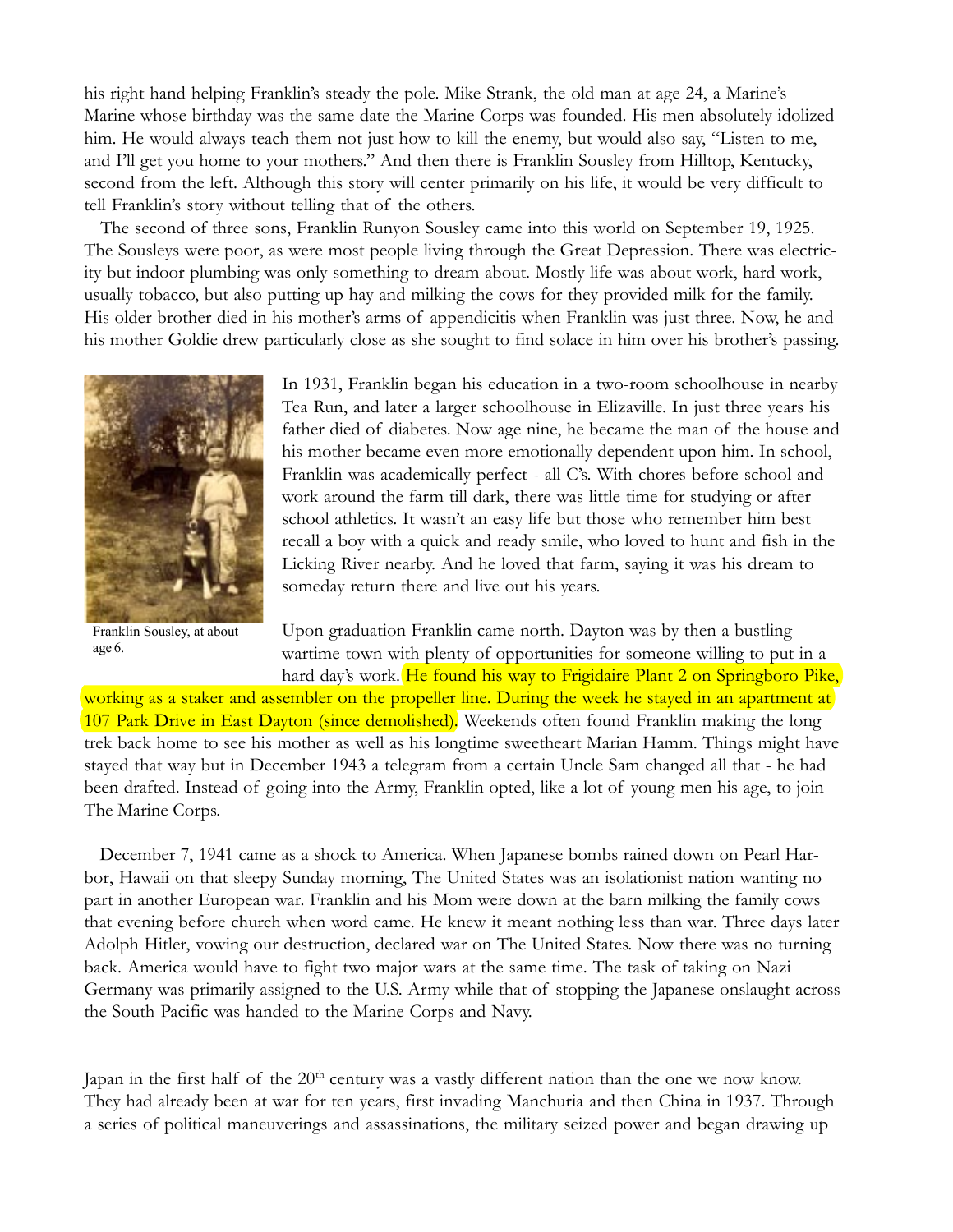plans as far back as 1925 for a war with America. Japan envied the United States and it's vast natural resources, of which they had very little. The Japanese considered themselves a superior race, a nation of warriors and felt it was their destiny to dominate The Pacific and Far East.

 The military set out to alter the very structure of Japanese society. Schools became boot camps, the teachers - drill sergeants. Free thought and open critical discussion were prohibited. The children were taught to hate America at a very early age (sound familiar?). Japan explained itís conquests as a crusade to rid Asia of white colonial rule. In fact, those they claimed to be freeing were enslaved by one of the most brutal, barbaric regimes in history. When Chinaís capitol, Nanking, fell in 1937, the Japanese Army committed unspeakable atrocities against it's unarmed civilian population, raping, torturing and murdering 350,000 of it's citizens in less than two months! Allied soldiers captured by Nazi Germany died at a rate of 1.1 % during the war. The death rate of prisoners held by the Japanese was a staggering 37%.



Franklin Sousley, the day he left hilltop, never to return.

The first land encounter between U.S. forces and those of Japan occurred on Guadalcanal in August 1942. The atrocities against our soldiers were well documented: torture, mutilation and cannibalism. Yes, they were even eating us, but they couldn't beat us. In December Guadalcanal fell to The Marines at a cost of 23,000 Japanese lives. It was a stunning and bitter defeat for Emperor Hirohitoís master race.

Three of Iwo Jimaís flag raisers saw their first action on Bouganville, the next stop on what came to be known as Americaís island hopping campaign across the Pacific. Sergeant Mike Strank, the coal miner's son from Pennsylvania, Ira Hayes, the Pima Indian and Harlon Block, the All-State football player from Texas; all had their baptism under fire here. "Bloody Bouganville" they came to call it. Knowing we always took our fallen comrades from the battlefield, the Japanese took to driving stakes through their corpses. When the Marines came back, they were in turn shot as they struggled to remove their bodies. One soldier found his own brother like that. After six months of sporadic, often intense fighting, Bouganville collapsed under the Marines' relentless attacks. While Franklin was just entering boot camp, Mike, Harlon and Ira were sailing for home as changed men. They were battle veterans now. They had now seen the bloody visage of death firsthand and the idealistic concept of war lost all of it's glory. Images of horror they could scarcely comprehend now invaded their thoughts and tortured their minds. Mike Strank and Harlon Block were now firmly convinced they would not survive their next battle.

Franklin meanwhile, set about proving himself during the seemingly endless weeks of boot camp at Camp Pendleton near San Diego. While laughing off a lot of good natured ribbing over his thick Kentucky drawl, he did admit to some feelings of loneliness in letters written to his mother Goldie. "I believe I am homesick for once in my life. If you had treated me mean before I left, it wouldn't be so hard to forget. But you were so good that when they (the Drill Instructors) start raving around here, I think of home."

And indeed, Hilltop, Kentucky was abuzz when the lanky, freckle faced Marine returned home after boot camp for a much-welcomed rest. "He stepped off that train in his Marine dress blues looking straight as a string," remarked a childhood friend. He seemed bigger now too. On his last night home Franklin did what a lot of soldiers do before going off to war. He asked his sweetheart Marion to wait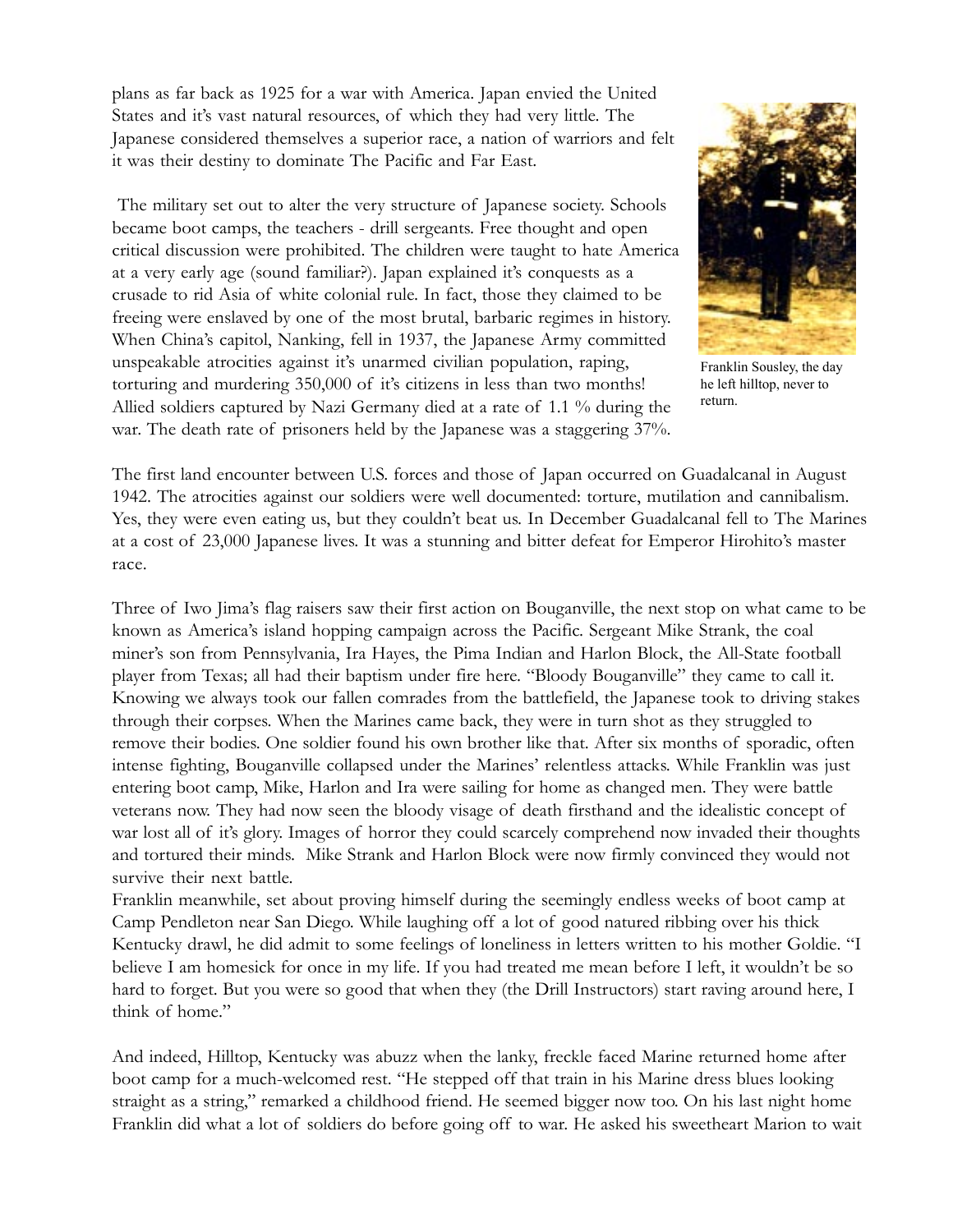for him. Too excited to sleep after she said she would, Franklin sat on the front porch of the Hilltop General Store until 3 A.M., reminiscing with friends about the good old days and talking about how great it was to be a Marine.

Sad farewells were exchanged at the train station the next morning as Franklin prepared to leave. Goldie just didn't want to let her boy go. After a long, tearful hug, he looked directly into his mother's weary eyes and promised her, "Momma, I'm gonna do something to make you proud of me." And his last words to Marion before boarding the train to Maysville were "When I come back, I'll be a Hero

Harlon Block, Mike Strank and Ira Hayes were also home on leave. All three had changed; they were more subdued and somber now. In fact, Mike and Harlon set about telling family and friends their final goodbyes. Seated in a quiet little café in Weslaco, Texas, Harlon stoically confided to a friend, "I don't think I'll be coming back. I've had my chances and I think my number will be up next time." And upon leaving a war movie in the coal mining town of Franklin Borough, Pennsylvania, Mike Strank softly remarked to a couple he was with, "It isn't really like that." His father went so far as to urge him to seek out and secure a job stateside, perhaps as a Drill Instructor. Mike, the oldest of three brothers replied, "Dad, there's a war going on out there. Young boys are fighting that war. And Dad. . .they need my help." His father never saw his son again.

Franklin was assigned to the newly created Fifth Division, some 21,000 strong whose purpose was to offset the staggering losses incurred in the war so far. The latest struggle took place on the island of Tarawa, where 4,400 Marines were lost in three days, while wiping out the entire Japanese garrison of 5,000.

The eventual flag-raisers all came together at Camp Pendleton, becoming a part of Company  $E$ nicknamed Easy Company. For six long months, day after day, week after week – they trained. Eventually, the Fifth would become the most highly trained division in the history of the Marine Corps, yet would fight in only one battle. On September 19, 1943, The Marines set sail for Hawaii. It was Franklin Sousley's 19th birthday.

Advanced Infantry Training, or A.I.T. as they like to call it, is basically boot camp after boot camp  $$ except the bullets are real and the training more difficult. Franklin found himself at Camp Tarawa, a 40,000 acre cattle ranch nestled in the rugged foothills of the island of Hawaii. Thick volcanic ash from two nearby volcanoes covered everything. Hardly a paradise, The Red Cross deemed the site unsuitable for prisoners of war; which was perfect for the Marine Corps. Easy Company would spend the next four months here, honing their skills at beach landings, climbing down the sides of ships into landing craft and maneuvering under fire. And they still did not know where they were going. It was October 1943.

The huge armada that finally made it's way southwest from Hawaii was 70 miles long and contained 500 ships. Some 100,000 Marine and Navy personnel would sail 4,000 miles over the next three weeks before reaching their target, a tiny, desolate island 650 miles south of Tokyo Bay called Iwo Jima. Barely five miles in length and shaped somewhat like an upside down pork chop, Iwo Jima is dominated on it's southern tip by a huge inactive volcano named Mt. Suribachi. The island's surface is quite similar to what one might find on the moon. Barren, rocky and virtually void of vegetation, a thick sulphur ash coats everything and is several feet deep in some places along the beach. But to both sides, Iwo Jima represented something much larger. To the Americans, it was a staging point for the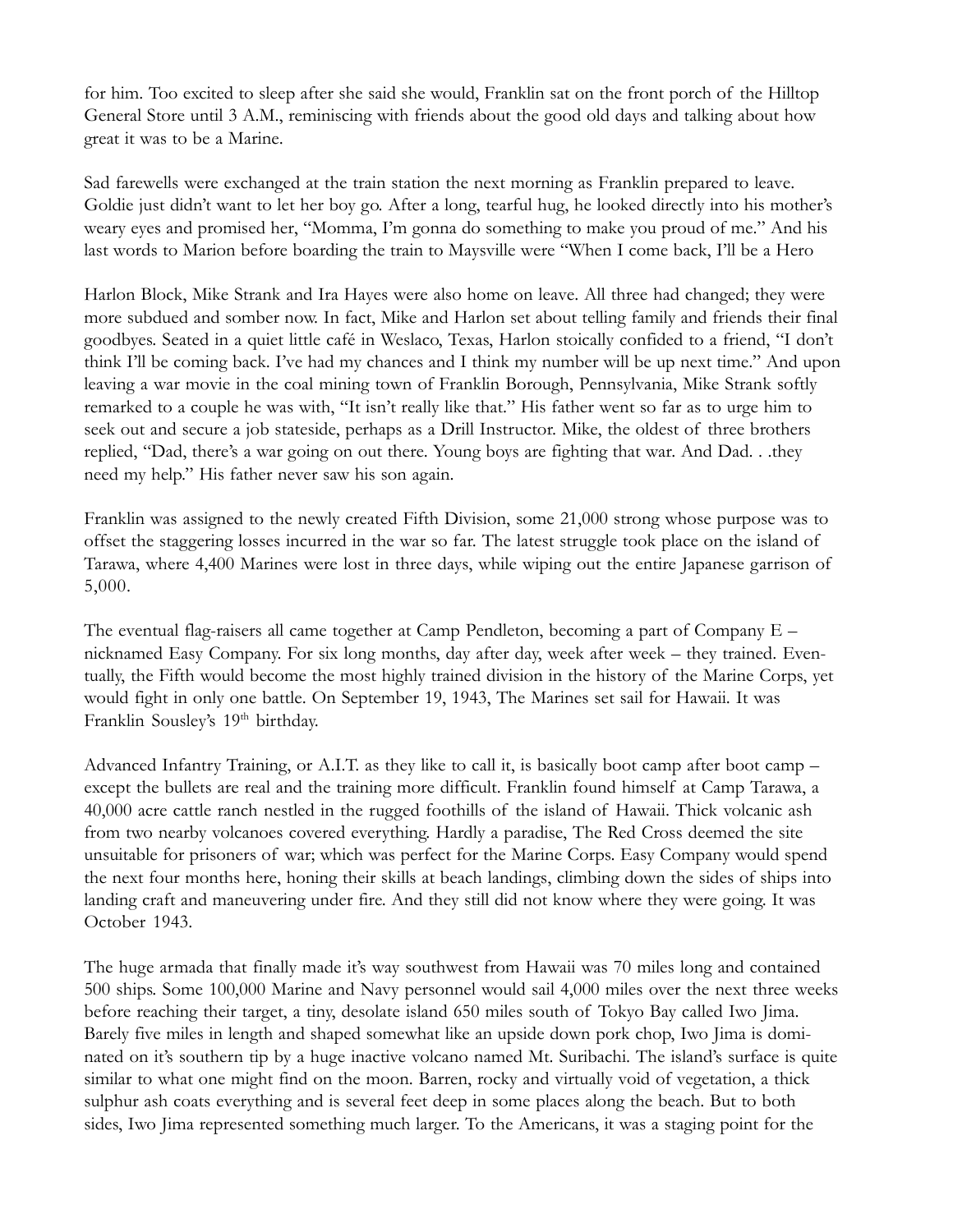forces of freedomís inevitable invasion of Japan; for the Japanese, it was home soil, sacred ground that had been a part of Japan's empire for over 4,000 years. To the Japanese, an invasion of Iwo Jima was an attack on Japan itself.

The Japanese began fortifying Iwo Jima in May, 1944 when the Emperor himself hand-picked General Tadamichi Kuribayashi to head up the island's defense. The General knew he could not possibly win the battle. Instead, his effort would be to kill as many Marines as possible, and shock the war weary American public into not supporting an invasion of Japan. This technique was later used to great affect in turning the tide of public opinion against the Vietnam War. His strategy was to let The



This was the picture that the Marines met with on the beach at Iwo Jima.

Marines land unopposed, and once the beaches were clogged with men and equipment, annihilate them.

The defense of the entire island was designed towards this goal. Over 750 blockhouses and pillboxes manned by 22,000 Japanese were neatly camouflaged into the landscape, each one strategically located so as to have overlapping fields of fire and support. Months were spent setting up and sighting the myriad machine gun, mortar and artillery pieces. General Kuribayashi brought in the best fortification specialists in the Japanese Army. Quarry experts, mining engineers and labor battalions worked around the clock to devise a complex system of underground tunnels and caves, Sixteen miles in length and five stories deep.

There were 1,500 underground rooms, electricity and ventilation, even a hospital. He could shuttle entire units of men from one end of the island to the other in minutes. The Big problem facing the Marines wasn't so much the fact that there were 22,000 Japanese on Iwo Jima. The Japanese were inside Iwo Jima; manning an underground fortress, the most heavily defended piece of real estate on the planet. The General even went so far as to tell his men they were all going to die, but before they did they each must kill ten Americans. These are the opponents that awaited Franklin Sousley and the men of Easy Company. The stage was now set for one of the bloodiest and most heroic battles of the  $20<sup>th</sup>$  century.

D-Day February 19, 1945 - Over 70,000 Marines were massed in their landing crafts, hurtling towards their destiny in wave after wave along a two mile beachhead. 72 straight days of naval and aerial bombardment, the longest of the war, had just concluded dropping 5,800 tons of bombs on Iwoís surface. 2,600-pound shells from our biggest battleships sailed overhead. At 9:05 the first Amtraks hit the beach, taking only light small arms fire. Men and machine instantly bogged down in the soft, sucking, volcanic cinders. The Japanese held their fire. More men and equipment were hitting the beach now, units were starting to form up. Still...they waited. Easy company landed with the twelfth wave near the base of Mt. Suribachi at 9:55. There were now 6,200 men strung out along a 3,000-yard beachhead. That's roughly two Marines for every yard of shoreline.

And then the entire island exploded. Bullets, mortars and artillery shells fell in cascades from hundreds of concealed positions, shredding the ranks of the stunned Marines. The landing zone became a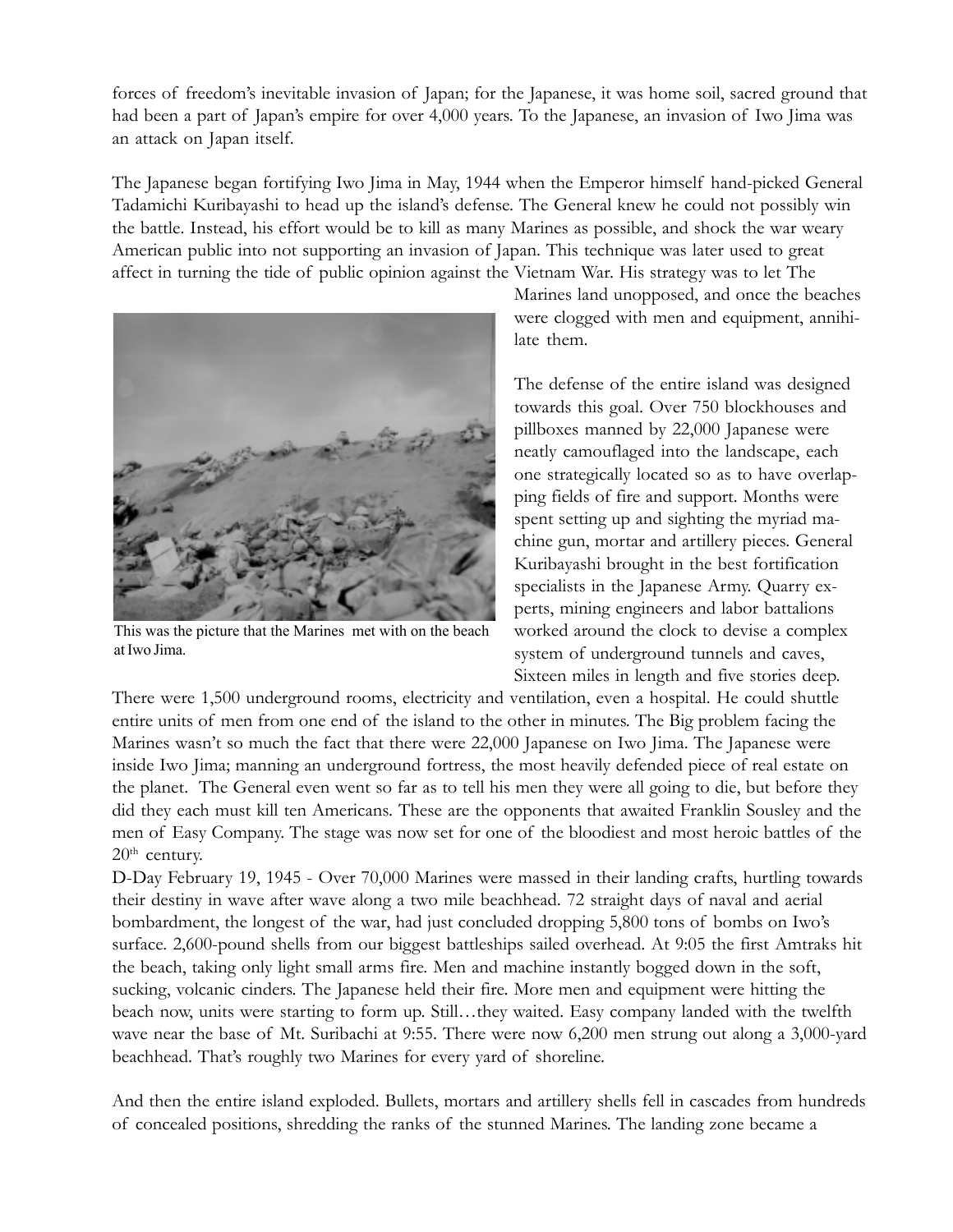maelstrom of death. There was nowhere to hide. Digging a foxhole was almost impossible. As soon as a shovel-full was scooped out the hole filled up again. And still the assault waves kept coming. One Amtrak took a direct hit, instantly immolating those on board. The noise from all those guns and the constant explosions rose to a point where it became one loud, deafening roar. One Marine commented that it was so loud it seemed almost like a perfect silence. A lot of the wounded waiting on the beach to be evacuated were blown to bits. The twisted carcasses of destroyed tanks and



The flamethrower was used extensively in the caves of Iwo Jima, since the Japanse would rarely surrender.

landing craft littered the beach, many blocking the way of the incoming assault craft. And still they came, wave after wave. Some tanks, desperately trying to break free of the beachhead, crushed many of the surviving wounded. There just wasnít anywhere else to go. The dead continued to pile up along the shoreline. Bodies and body parts . . . were everywhere.

Franklin and the men of Easy Company were caught on the terraces just beyond the beach. "I was very scared," Ira Hayes would later write. "I jumped clear of our boat, and about three yards away lay a dead Marine right on the water's edge, shot in the head. He hadn't begun to fight." Nineteen-year-old corpsman Danny Thomas hit the beach several steps behind his best friend, Chick Harris. "I was charging ahead and saw Chick on the beach, facing out to sea, his back to the battle." But something just didnít seem quite right. He appeared to be standing erect but only his head and torso were visible. It was as if he were buried waist deep in the sand. As he raced past, Thomas shouted a greeting to his friend. Harris was looking directly at him and managed only a feeble wave with his hand. It was only after he was past that Thomas realized what he had just seen. His best friend since boot camp had been cut in half and through some cruel twist of fate was in those few brief agonizing moments just before he died. Only later did his commanders discover that Chick Harris was just fifteen years old.

Heroes were dropping like autumn leaves from a tree. Men like John Basilone, the hero of Guadalcanal killed in a mortar blast. Basilone had just been awarded a Congressional Medal of Honor for single-handedly holding his position on that island during a Banzai attack, and killing nearly a hundred of the enemy in the process. He could have stayed stateside training troops and selling war bonds. Basilone decided he would rather stay with his men. Today he rests in Arlington National Cemetery. One can only wonder what was racing through Franklin's mind at this point. No doubt thinking he would never see his mother or home again, like most of the men on this God-Awful island, scratching and clawing, bleeding and dying for every inch of real estate. It was now becoming horribly obvious that the seventy two-day bombardment was a complete waste of time. The Japanese were dug in and ready to fight to the death. They were well concealed and surrounded by tons of rock and concrete. Up against all this, all the Marines had for protection were their khaki shirts.

By 10:46 Franklin and the other survivors of Easy Company had worked their way up over the terraces and were moving inland, albeit at a snails pace. They were a part of the 28<sup>th</sup> Regiment, whose task was to cut across the island at the base of Mt. Suribachi, isolating it from the rest of the island. Suribachi and it's 2000 Japanese defenders had to

be taken if the Marines were to have any hope of winning this battle.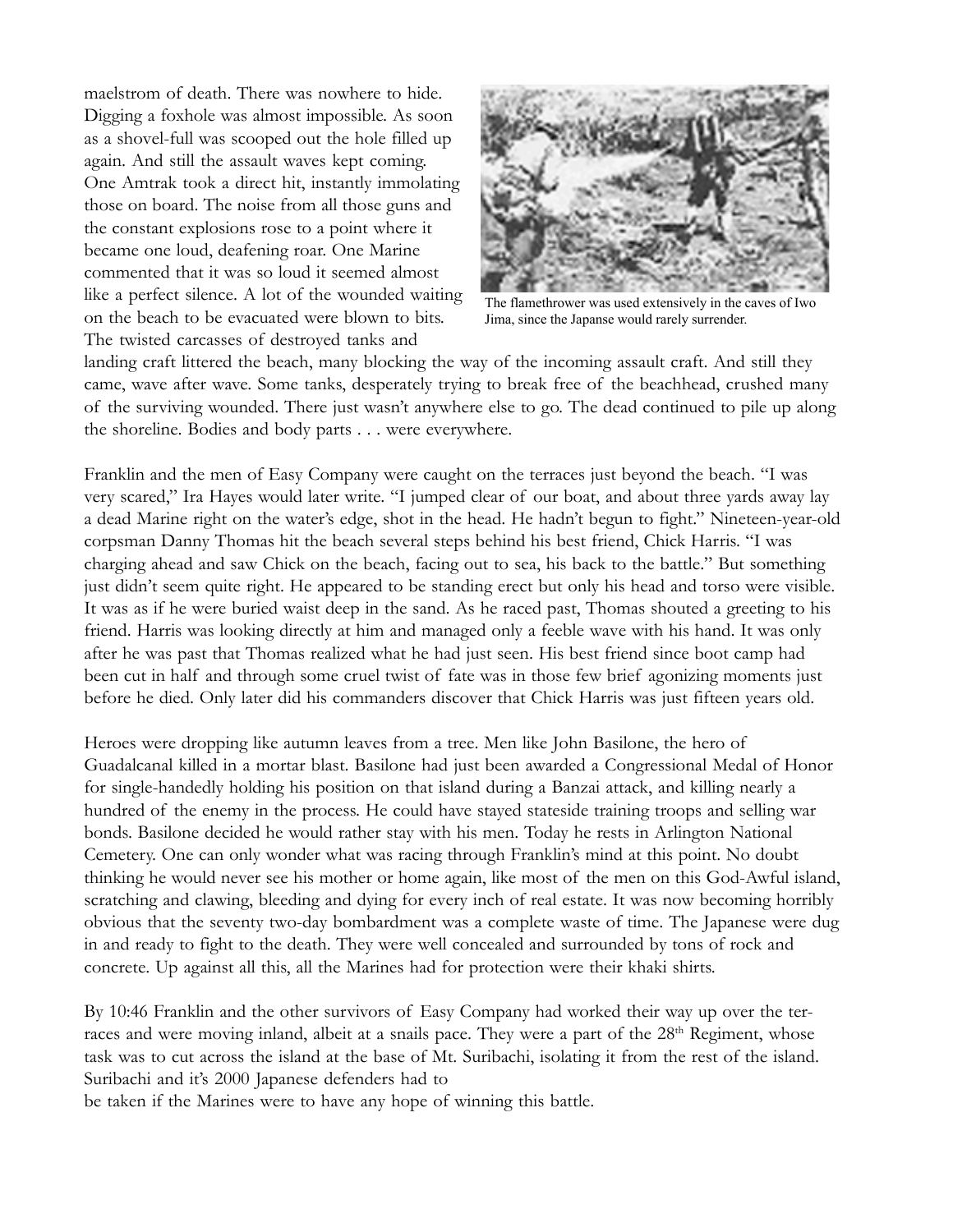And so it went, yard after bloody yard throughout the entire day. They crept and crawled, dodged and ducked, slithered and staggered – and kept moving forward. Typically, when a blockhouse or concealed machine gun was attacked, units of Marines, widely spaced, would rush towards the emplacement along the edge of its field of fire. Many were cut down in the process, but usually a couple survivors could get close enough to use a grenade or flame-thrower to kill it's inhabitants. Then they would move on to the next one.

Uncommon valor was a common virtue on Iwo Jima. In fact, more medals for bravery in action were awarded on Iwo Jima than any other battle in our nationís history. One such honor went to Tony Stein, a native of Dayton. Having fashioned a weapon from a machine gun off a fighter plane, he charged pillbox after pillbox, killing upwards of twenty Japanese at close range. Running out of ammo, he scurried to the beach and back eight times, each time shooting up an enemy position and taking a wounded comrade back with him. Tony Stein was the first man on Iwo Jima awarded The Medal of Honor. He was killed ten days later, having never learned of his citation for bravery.

As the sun mercifully sat on this first day, 556 mothers had lost their sons. Another 1,755 moms had boys who were grievously wounded, many crippled or maimed for life. The Battle of Iwo Jima would last another thirty-five days.

Easy Company had it pretty good for awhile on Day Two, being held in reserve in case of counterattack. There were now 33,000 Marines on the island, and the 28<sup>th</sup> Regiment, some 3,000 strong, was now attacking Mt. Suribachi. Moving out around four o'clock, Easy Company soon came under heavy fire. At one point, Franklin, Mike, Harlon and Ira helped rescue five gravely wounded buddies by dragging them into a trench. A tank was then directed over the ditch, which loaded the wounded up through its bottom hatch. By the end of Day Two, casualties stood at 3,500.



Easy Company hd the task of hoisting the U.S. flag over Mt. Suribachi.

At 8:30 the next morning, Easy Company was on the right flank of an infantry charge against Mt. Suribachi. Mike, Franklin, Ira and Harlon were in the 2<sup>nd</sup> platoon, to the left of the 3rd platoon where John Bradley was corpsman. But the much anticipated tank support never arrived. The  $28<sup>th</sup>$ would have to stand up and charge the most heavily fortified fortress in the history of armed conflict by themselves. Also, the Japanese weren't just on top shooting down at them; they were inside Suribachi, having carved out a seven story structure complete with electricity, ventilation and weapons of every conceivable size. Almost

a third of those Marines that fateful day would not come back.

But one by one the men began to stand up and charge; they in turn were followed by groups of twos and fours until hundreds of terrified young men were running headlong towards the enemy. Mt. Suribachi erupted in return with a hailstorm of steel, over a hundred guns raking the charging lines of infantry. Men were cut down by the dozens, but still they advanced, stalking pillbox after pillbox, turning each into a roaring furnace. The sickening stench of burnt flesh floated freely on the moist morning air.

It was here, for pulling a wounded Marine thirty yards as saturating enemy crossfire danced all around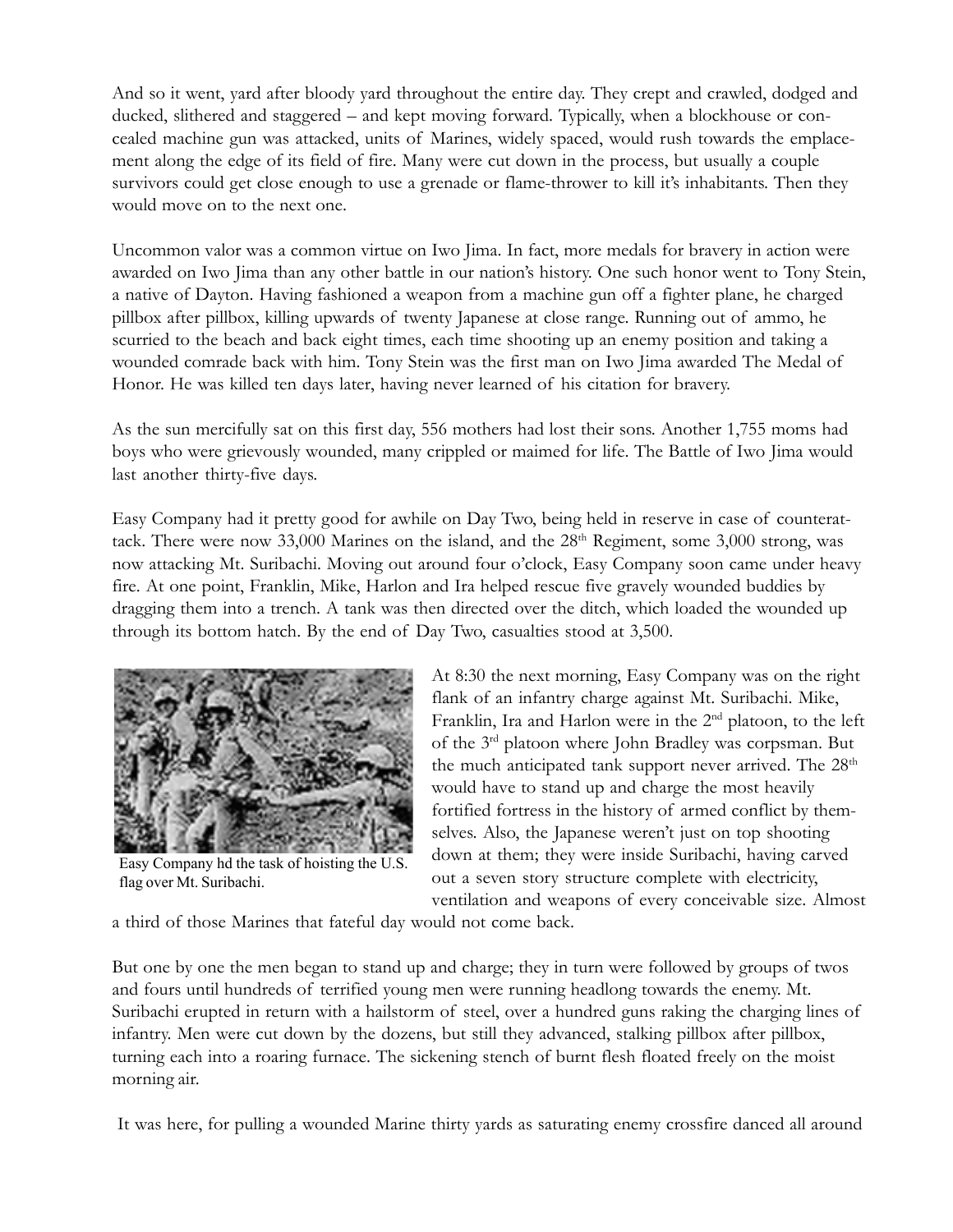them, that John Bradley would win The Medal of Honor. He would forever hide the medal from his family. Eventually, our tanks entered the fray and some horrific firefights near the base of the mountain broke through the Japanese lines. By day's end, 1,000 Marines were huddled around Suribachi's base, while hundreds more lay dead on the battlefield. For their actions that day,  $3<sup>rd</sup>$  platoon became the most decorated unit in Marine Corps history: one Medal of Honor, two Navy Crosses and one Silver Star. Another seven would get the Bronze Star, while seventeen received Purple Hearts.

An all night torrential rain, while making the Marines miserable on Day Four, saved a lot of lives and enabled the embattled 28<sup>th</sup> Regiment to finally surround Mt. Suribachi. With visibility near zero and the rain coming down in sheets, the effectiveness of Japanese gunfire was greatly reduced. The fighting was slow and rife with danger but the Marines kept pushing forward, yard by miserable yard. Navy spotter planes detected the Japanese massing for a Banzai charge and called for an air strike. The Corsairs swooped in and found their target with devastating accuracy. In the eerie, momentary stillness that followed, it was Mike Strank who first leaped to his feet, shouting, "Let's show these bastards what a real Banzai is like! Easy Company. . .Charge!" With that the battle weary troops got to their feet and once again charged the waiting Japanese. The 3<sup>rd</sup> platoon also rose to join the ensuing melee. Led by 3<sup>rd</sup> platoon Sergeant Boots Thomas who repeatedly risked his life exhorting his men and directing tank fire, the Japanese defending the base of Suribachi were virtually annihilated. For Mike, Ira, Harlon and Franklin, it had been yet another day of torturous fighting; most of their buddies were gone and each had to be wondering how long until their number was up. For this day the battleravaged company would receive one Medal of Honor, four Navy Crosses, two Silver Stars and a slew of Purple Hearts. The price was paid in blood though as casualties amounted to 30% of Easy Companyís strength. President Roosevelt shuddered that night at the growing casualty list, now standing at 4,574 killed and wounded. Unfortunately, it wasn't quite over just yet. A Kamikaze suicide attack a few hours later by fifty Japanese planes sank the escort carrier Bismarck Sea and knocked out the large aircraft carrier Saratoga for the remainder of the war. 717 sailors were lost in the attack. February 23, 1945 - A piece of good news today as the weather finally lets up. Men and material are pouring onto the beach now. Why, even the Generals come ashore at noon. But Day Five is looming very large for Franklin Sousley, Ira Hayes, Harlon Block, Mike Strank and Doc Bradley. Suribachi was surrounded and today must fall. Each must have awakened with a sense of dread thinking what lay before them. But it was their duty and they knew it; that's what soldiers do.

 At 9:30 a couple of four-man patrols are ordered to the top. Surprisingly, both return about an hour later unscathed, one having made it all the way up to top of the volcano. The Marines are suspicious, it has to be a trap. Colonel Johnson decided to risk it and ordered a platoon to the top. 2nd platoon with Ira, Harlon, Mike and Franklin were off on a probe around the mountain's base and were unavailable. As luck would have it, what was left of 3<sup>rd</sup> platoon was closest, so they got the honor of being the first to scale Mt. Suribachi. Given a small flag they were told, "If you get to the top, put it up." Not when, but "if, you get to the top". A photographer volunteered to go along and up they went, walking, climbing, and even crawling in some places over boulders, rocks and debris. As they climbed, every Marine on the island turned to watch. Even the ships at anchor were focused on their every move, waiting for the Japanese to cut them down in a torrent of machine gun fire. "We thought it would be a slaughterhouse up on Suribachi," one Marine later remarked. "I still don't understand why we were not attacked." After making sure the area was secure and free of booby traps,  $3<sup>rd</sup>$  platoon quickly set about getting the flag up. Everyone was still tense, it just didnít make sense that the Japs would not fight to hold the mountain. A length of drainage pipe was located among the rubble to which the flag was fastened. As three of the Marines planted the pole and Old Glory fluttered over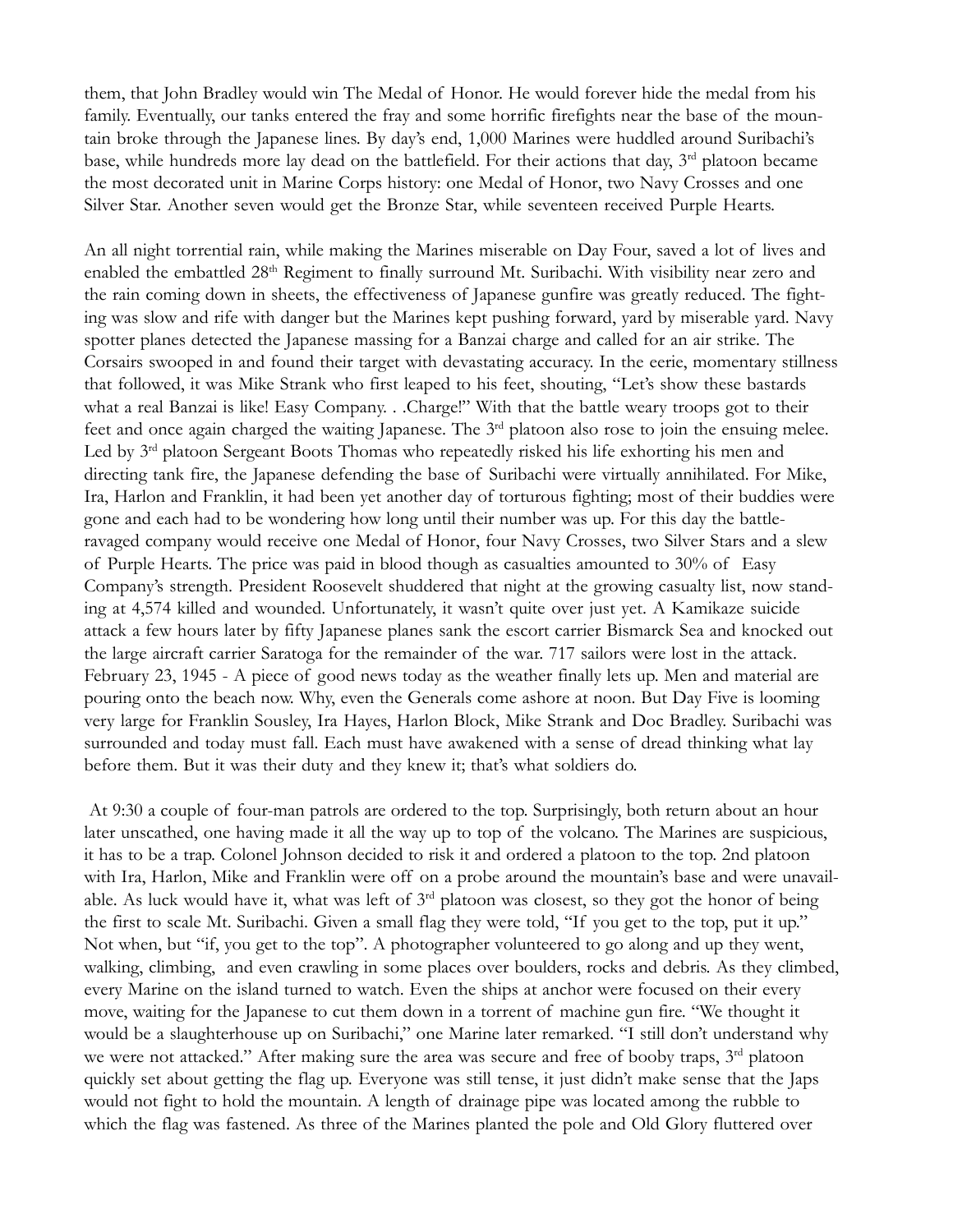Japanese soil for the first time the island erupted  $-$  not in gunfire but in a deafening chorus of cheers. For a few brief moments Iwo Jima was transformed into Times Square on New Years Eve. Every Marine on the island was cheering, ships at anchor blasted their horns and some new guys even thought the battle was won.

It wasnít; the Japanese holed up inside Suribachi reacted with characteristic fanaticism. They swarmed out of their tunnels and caves, screaming and shooting; one brandishing a broken sword over his head. Grenades were going back and forth like a snowball fight. But the flag stayed up . . . and in a few minutes it was over. All the attacking Japanese were killed with no loss of American life. A few days later, over 150 dead were found inside the caves. Most had died of self-inflicted wounds.

The Secretary of the Navy, James Forrestal, on board a ship as an observer, had just come ashore and witnessed the events up on top of the volcano. He commented, "The raising of that flag on Suribachi means a Marine Corps for the next 500 years." Forrestal was so impressed that he decided to keep the flag for himself as a souvenir. Well, the 28<sup>th</sup> regiment was going to have no part of that; they had fought too hard to get that flag up there. Colonel Chandler Johnson ordered a replacement flag put up and the first one brought back down for safekeeping. As an afterthought, he called out to his aide, "And make it a bigger one."

The Colonel also decided it would be a good idea to have a wired field telephone on top of the mountain. Having just returned from their uneventful probe around Suribachi's base, Franklin's 2<sup>nd</sup> platoon was given the job. Although worn out from their mission, nobody complained. While gathering their equipment, they were joined by a runner, Rene Gagnon, who had the new larger flag. This flag, twice as big as the other one, had been salvaged from a sinking ship at Pearl Harbor.

while all this was going on, an Associated Press photographer by the name of Joe Rosenthal was having a bad day. He took a spill in the ocean while climbing into a landing ship and was too late to the mountain to get any pictures of the flag raising.

He ran into Bill Genaust, a Marine combat photographer with a color movie camera and Bob Campbell, another combat photographer. The three decide to go up on top of Suribachi anyway; maybe they could find a few good pictures.

 Arriving on top of the mountain with their wires, telephone and flag, Sergeant Strank ordered Ira and Franklin to locate another usable length of pipe while he and Harlon cleared a spot to plant the new flag. As fate would have it, Rosenthal, Genaust and Campbell arrived on the scene at just this precise moment. It was just after noon, March 23, 1945. History was about to be made.

 They noticed two Marines lugging a heavy pipe towards a third Marine holding a neatly folded flag. The plan was to simultaneously lower the first flag while the second flag went up. Bob Campbell positioned himself a little downhill to capture this moment, while Rosenthal and Genaust stood off some ninety feet away. Harlon positioned his feet over the spot he had cleared amidst the rubble, ready to plant the pipe, Genaust starts his movie camera. Mike, the 100-pound pole on his right shoulder, moves towards Harlon as Ira joins in. The flag is wrapped around the pipe to keep it from touching the ground. There was nothing ceremonial about it, they didn't even know they were being filmed.

Franklin steps up in front of Ira to help as Doc Bradley walks by with an armload of bandages. Mike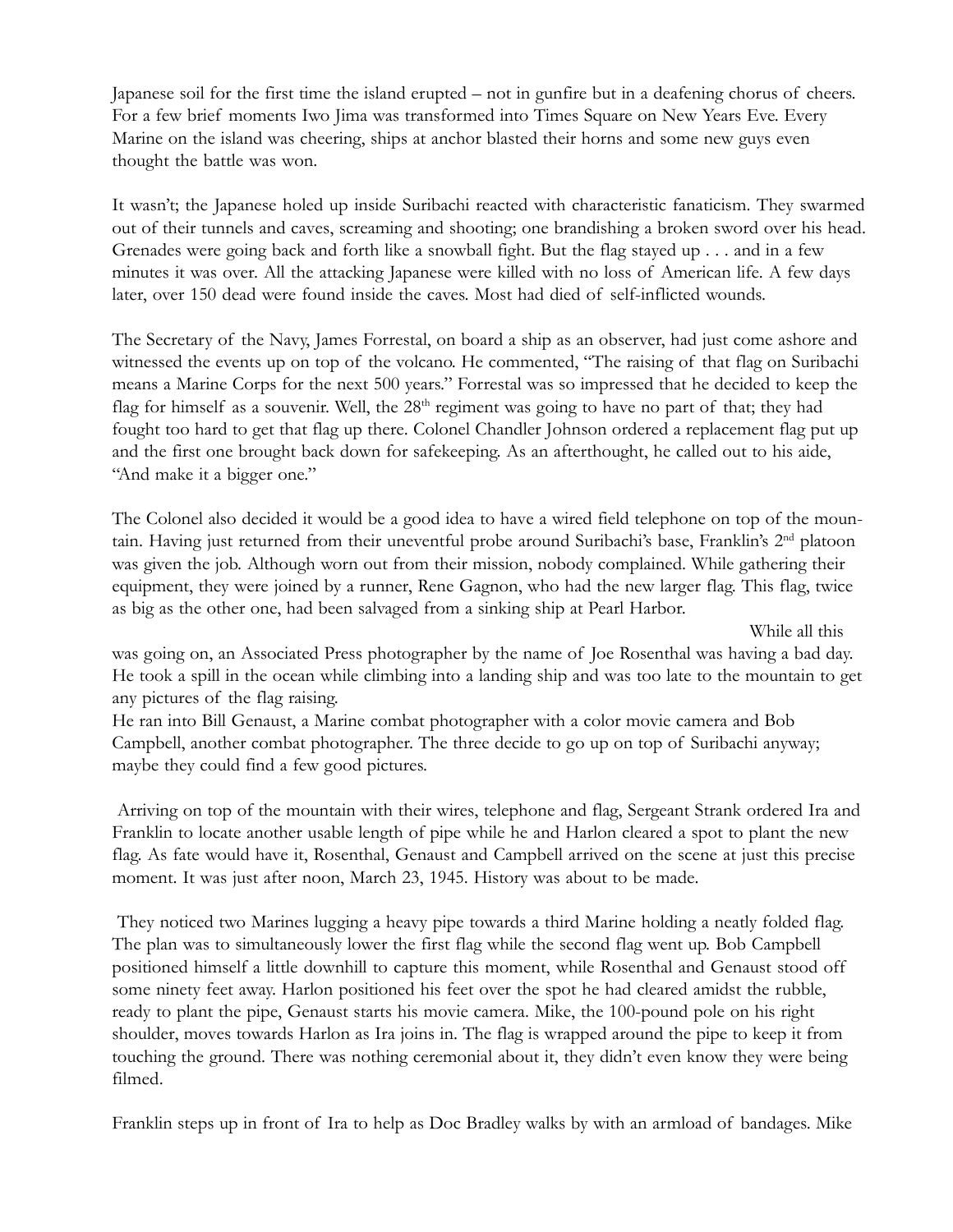asks him to lend a hand. He drops has load and steps in front of Franklin. They are gingerly moving the pipe into position, high stepping over the debris as Rene Gagnon enters the picture from the right and joins the cluster of men as they wrestle the new flagpole into position.

Genaust, his camera rolling now, positions himself a few feet to the right of Rosenthal. "I'm not in your way am I, Joe?" he asks. We are now at the very apex of our story. "Oh no," Rosenthal replied as he glanced over his shoulder at Genaust just to be sure. And then, out of the corner of his eye, he glimpses the flag going up. It may be too late. Thereís no time to aim his camera, he just swings it up in an arc and snaps the picture.

It was 1/400 of a second, frozen in time. The greatest photograph ever taken.

 A moment sooner or a split second later and we would have just another war photo. A good one to be sure, but the flag would not have been at that perfect forty five-degree angle. It's the symmetry between the flag and the men that gives this picture it's greatness. It looks like it's going up, but we can't be sure it's going to make it. The men are struggling so hard to see that it does go up  $-$  and stay up. It makes us want to just dive into the picture and lend them a hand, or cheer them on. It symbolized everything that is great about America; guts, determination, teamwork, strength and most of all. . . love for that flag. Because that flag IS America.

And then it was over. The Marines drive the pipe into the ground and piled more rocks around it's base, the flag flaps smartly in the breeze. Campbell and Genaust are satisfied, they got the shots they came after. Joe Rosenthal however, is less enthusiastic. As an experienced photographer, he is well aware of the odds against his photo coming out. It could be all sky, all rocks, possibly out of focus and certainly not centered. As a consolation, he gathered the remaining Marines and took a posed "gung" ho" shot. Then everybody went back to work. Rosenthal packed his film up and sent it back to the states. Then he went out looking for more pictures.

In the "Gung Ho" photo you can see Franklin fourth from the left, thrusting his M1 Garand upward, itís bayonet triumphantly piercing the cold afternoon sky. Ira Hayes is at the far left, seated. It's the only photo known to exist in which he was actually smiling. That's Mike Strank in front of Franklin with thumbs in pockets and Doc Bradley next to Mike waving his helmet. Everyone is quite jubilant and in high spirits. However the battle was just in it's infancy and would grind on for another thirtytwo days. Of the eighteen American soldiers posing in front of our nation's flag, only four would walk off the island. And although millions will later see his film, Bill Genaust never would see his most famous piece of



This was the "staged" photo that confused people about the flag raising.

work. Nine days later he was killed in action. His body, sealed in a cave, was never recovered .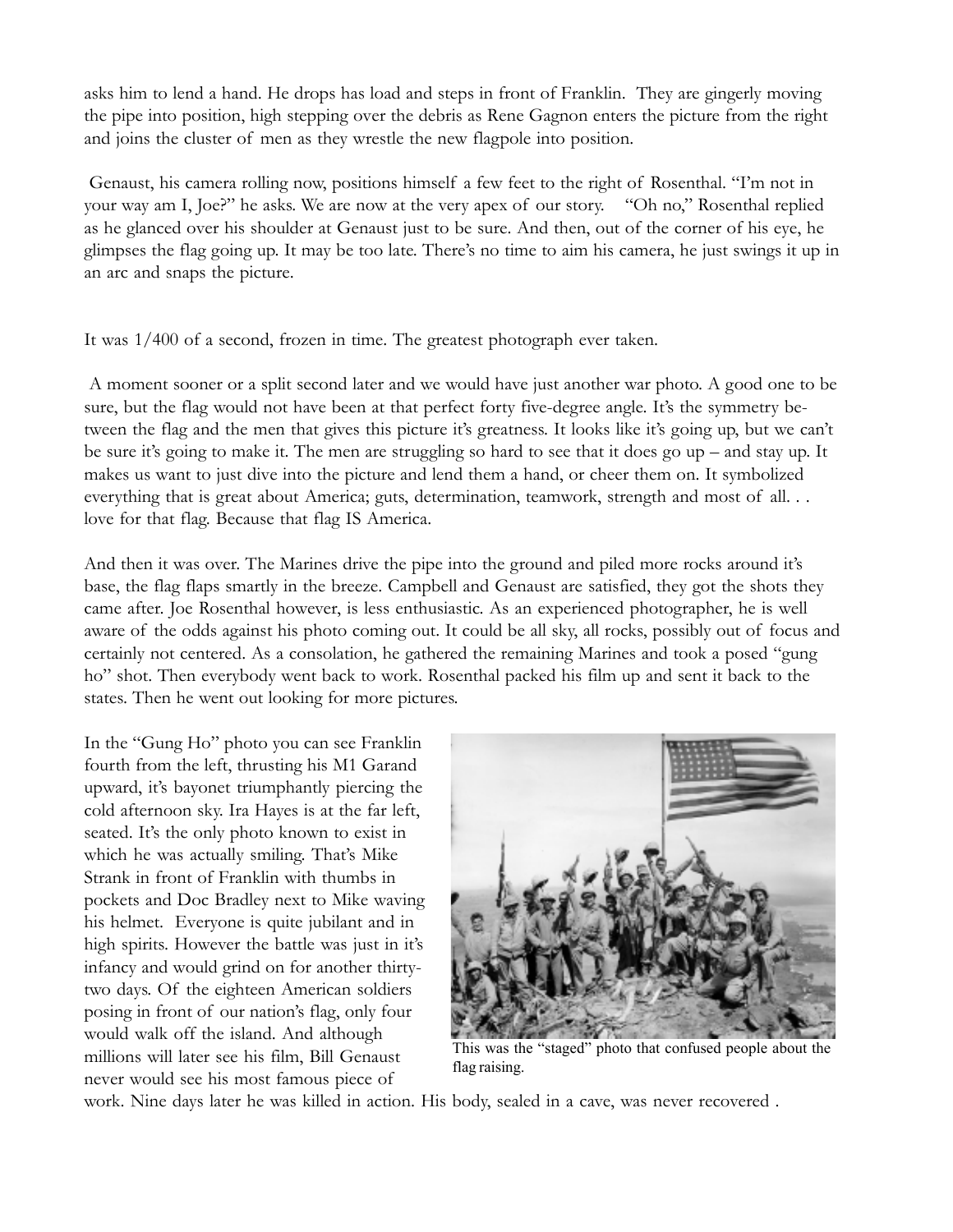The 28<sup>th</sup> regiment spent the next four days resting and licking it's wounds, having lost 510 men in the four day battle to take Suribachi. Some of them spent their time exploring caves in search of souvenirs, others wrote letters home; everyone slept. On February 27<sup>th</sup>, Franklin wrote to his mother Goldie:

## Dearest Mother,

As you probably already know we hit Iwo Jima February 19<sup>th</sup> just a week ago today. My regiment took the hill with our company on the front line. The hill was hard and I sure never expected war to be like it was those first four days. I got some (bullet holes) through my clothing and I sure am happy that I am still OK.

 This island is practically secured. There is some heavy fighting on one end and we are bothered some at night. Mother, you can never imagine how a battlefield looks. It sure looks horrible. I do know of at least four Japs that won't be going back to Tokyo. Look for my picture because I helped put the flag up. Please donít worry and write.

 Your son, Franklin Sousley US Marine

 A soldier will usually gloss things over for his folks back home so as not to upset and worry them. Franklin didn't dare tell her what he was really thinking, making no mention of the horrors he had witnessed firsthand to say nothing of the near paralyzing fear or the overwhelming fatigue they all had to feel. It was as if he was trying to give her a glimpse of what he was truly going through while still shielding her from that truth. It would be the last letter she would ever get from him.

 ìHereís one for all time,î the AP photo editor told his boss. He was holding in his hand a picture just back from Iwo Jima. It was of a flag being raised after the Marines conquered Mt. Suribachi. But this picture was different; it wasnít your everyday news photo. Only one face was visible, the others were all obscured or looking away. Yet it was a masterpiece of composition and lighting. It looked very nearly like it was carved out of stone, its heroic figures larger than life. It was a portrait of everything Americans believed in: bravery, honor . . . determination.

On Sunday February 25, 1945, millions of Americans awoke to find the flag-raising picture on the front page of their newspapers. They had been following the battle of Iwo Jima very closely and the enormous casualty figures were weighing heavily on everyone's hearts. Here is a battle that has taken more of Americaís sons in its first 4 days than did Guadalcanal in 5 months. As they gazed upon the forms of Franklin, John, Harlon, Mike, Ira and Rene planting their country's flag down into the charred terrain of Mt. Suribachi, they are literally transfixed. Suddenly, hearts all across the fruited plain are filled with a resounding joy. Here is what we are fighting about! The public reaction is like a shockwave. Newspaper switchboards are jammed with calls requesting more copies. Special Editions hit the streets, some with the picture in color and others suitable for framing. Editorials erupt praising "this radiant image of victory," some immediately suggesting a monument in its honor as a tribute to America's fighting spirit.

Just who exactly these men were, was anybodyís guess. But Joe Rosenthal became an overnight celebrity. No one back in America yet knew that this wasnít the original flag raising on Suribachi, but a replacement. Since Rosenthal was a civilian, his pictures had traveled back to the states much faster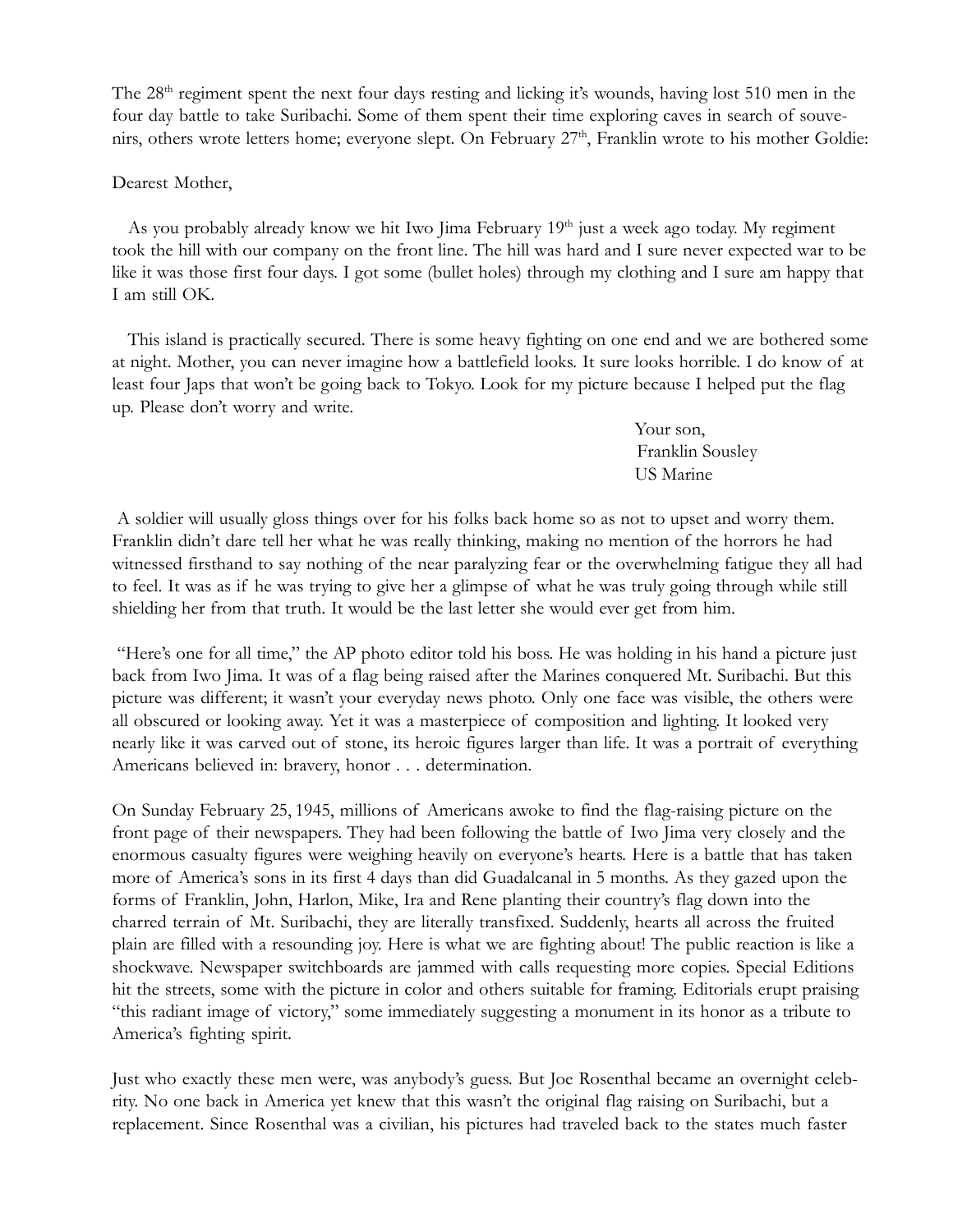than did Loweryís, which had to pass through military channels. When the truth did finally come out it caused a minor scandal, some critics going so far as to accuse Rosenthal of staging the entire scene. He didn't of course, and the color motion picture taken by Genaust silenced his critics.



Harlon Block

In Weslaco, Texas, Harlon Block's mother Belle was breezing through her living room when she first saw the photograph. Harlon's brother had just sat down with the morning paper. She looked over his shoulder, and pointing to the figure on the far right remarked, "Lookit, there's Harlon." Everybody thought she was crazy, but Belle was convinced that it was her son planting the flagpole in the ground.

The public also expected that with the taking of Suribachi, the high ground; the battle was all but won and would soon be winding down. So did the media, who packed up and wandered off in pursuit of their next big story. In reality the opposite was true; the firestorm of lead that was Iwo Jima was just beginning to rage.. The killing would not conclude for another thirty two days.

Wednesday, February 28, 1945 - The 28<sup>th</sup> Regiment receives orders

to move out. They are going directly to the front lines on the western side of the island for the sweep north. A sense of dread soon swells through the ranks. "My  $21^{st}$  Birthday is coming up March  $10^{th}$ ," uttered Boots Thomas, "but I'll never live to see it." Mike Strank was lying in a foxhole staring up at the clouds when a buddy jumped in. Sensing uneasiness, he asked what was the matter. "Oh, nothing,." Mike said. "I was just wondering where we're going with all this." This spooked his friend so badly that he had to leave the foxhole. "He was talking about his death," he said years later. "Mike knew he was going to die."

Back in Weslaco, Texas, Belle Block had just opened a letter from her son Harlon.:

Dearest Mother,

 Just a few lines to let you know Iím okay. I came through without a scratch. I saw Carl Sims just before we hit. He is okay. I guess you're pretty anxious to hear from me by this time. This isn't much but it's all I could get. I will write more later.

Your Loving Son, Harlon

The next day Easy Company and the rest of the 28<sup>th</sup> Regiment plunged back into the horrible nightmare of combat in front of Nishi Ridge, an area strewn with large boulders and shallow jagged ravines. It was going to be a very bad day.

The Japanese fought like banshees, every yard gained was paid for in blood. It was the same scenario as before. Rattling machine guns, charging Marines, smoke and screams...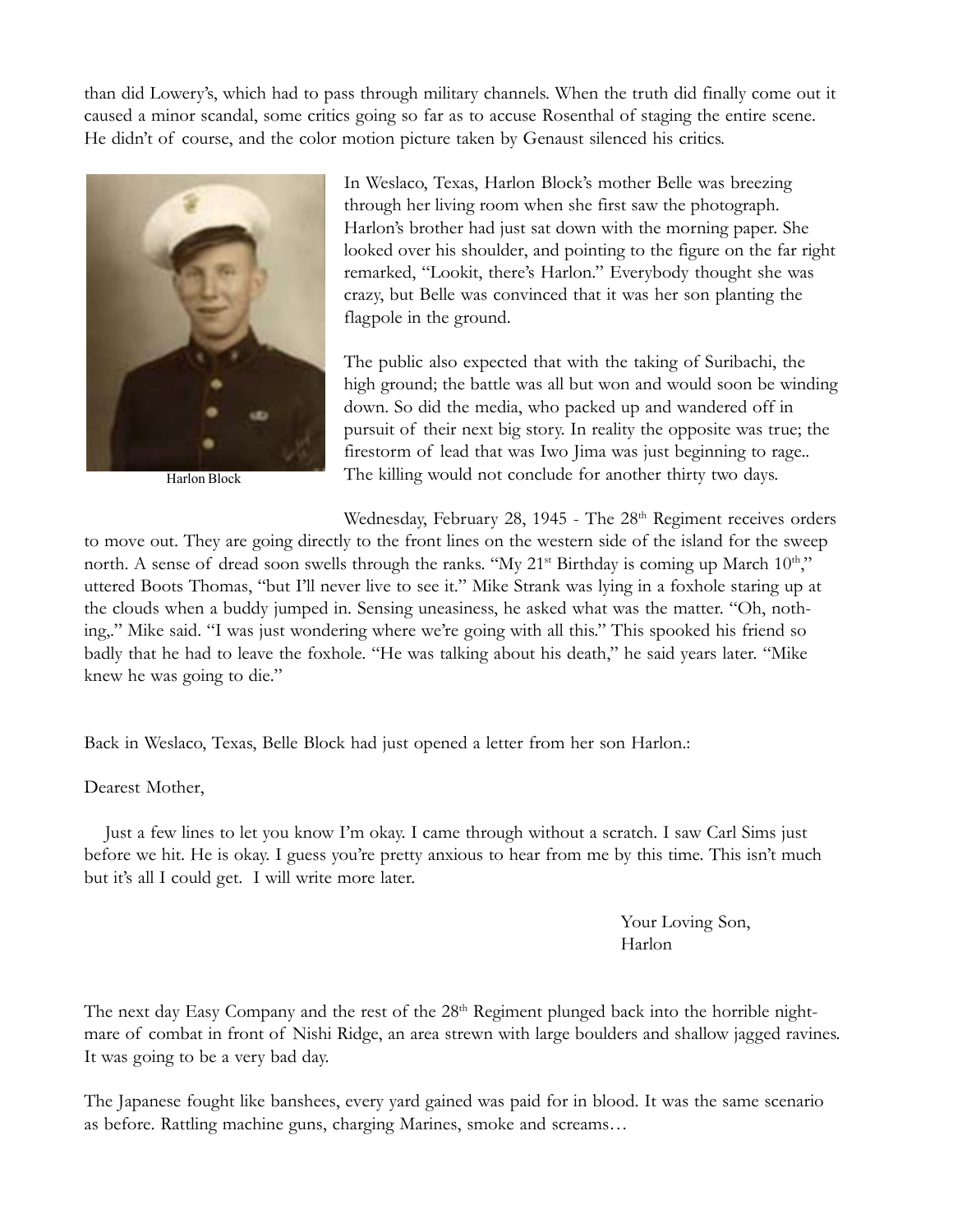The stench of burning flesh was everywhere, gagging both sides. And still they kept on moving forward, almost every step leaving in its path another mother's shattered dreams.

Franklin, Ira and Harlon were among maybe a half dozen men under command of Mike Strank that came under a withering fire from a nest of Japanese snipers. They were pinned down behind a formation of large, jagged rocks, which offered protection on three sides. The only opening was to the sea where American destroyers were laying down a covering fire at the Japanese positions. "You know Holly, that's going to be one Hell of an experience," Mike dryly observed. Asked what he meant, Mike merely pointed in the direction of a fallen Marine a few yards to their front.

A moment later their world exploded. Franklin and Holly were bowled over by the blast but unhurt; a few others received serious head and chest wounds. Shocked and dazed, when the smoke cleared everyone's worst nightmares were realized. There on the ground lay Mike, a hole blown through his chest where his heart had been. Mike Strank, born on the same date as the Marine Corp's founding and on his third tour of duty – lay dead. If ever there was an American hero Mike was it. He had been on one knee drawing a plan in the sand when the shell tore right through him and exploded on the ground. Perhaps saddest of all was the fact that the shell that killed Mike Strank, was not fired by the Japanese. It almost certainly had to come from an offshore destroyer. As one soldier cradled Mike's crumpled form in his arms, another chokingly whispered in his ear, "Mike, you're the best damn Marine I ever knew." If there's any such thing as a silver lining hidden in this tragic footnote, it is this: Even in death Mike Strank had beaten the Japanese, for they never were able to kill him.



Mike Strank

Harlon Block was hit the hardest by Mikeís death. He idolized Mike and losing him was like losing his big brother. It also put Harlon in command of the squad. They left Mike where he lay and went on with the war.

The 28<sup>th</sup> regiment was spread out over a front 1,000 yards wide in front of Nishi ridge with very little in the way of protective cover. It was while working across another barren exposed slope that Doc Bradley had his closest brush with death. He was holding a mortally wounded comrade in his arms trying to tend to his wounds when four Japanese soldiers suddenly made a Banzai charge out of a nearby cave entrance. They were right on top of Doc before he had the slightest chance to react, but luckily another Marine had stopped to help. "Watch out, Bradley!" he shouted while gunning two of the attackers down. The others retreated back to their hole but were quickly dealt with. When it was all over, ten Japanese bodies were pulled out of the cave. The dying soldier Doc tended to was Hank Hansen, one of the original flag-raisers.

As twilight settled on March  $1<sup>st</sup>$ , the  $28<sup>th</sup>$  had gained a mere 300 yards. It was the worst day in the regiment's history and still had one more tragic scene to play out. The squad now belonged to Harlon Block. As he moved among his men, ordering them to dig in and set up a good field of fire. He asked one of them, Tex Stanton, where another soldier was. "Over there," came the reply. "You'd better get down, Harlon..." Whoomp! The mortar round landed directly at Harlon's feet and he just exploded. The Texas All-State football player was ripped open from his groin to his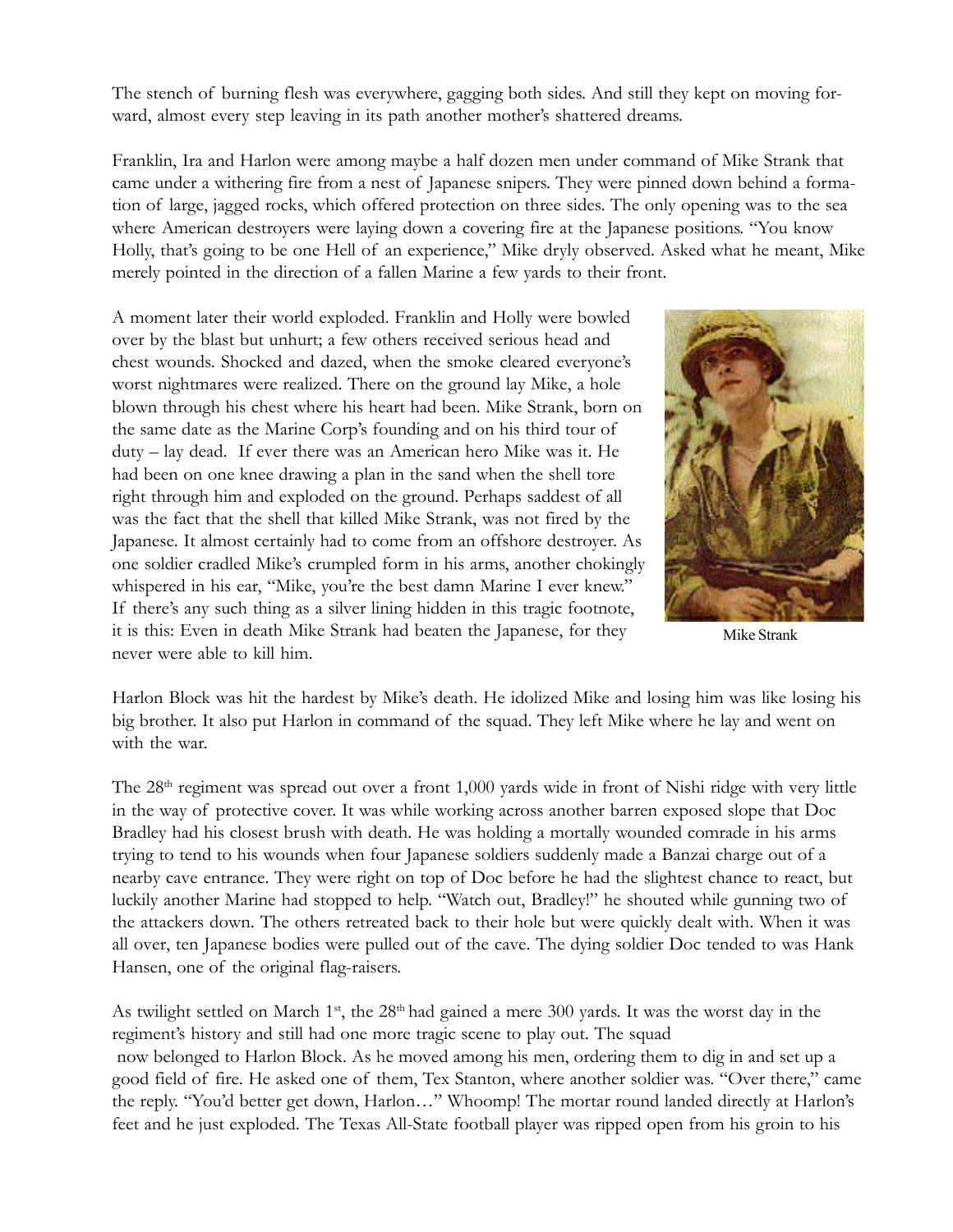throat. For a moment he was immersed in a cloud of dust and smoke as a gathering redness raced across his tattered uniform. He cried out a gurgling, strangulated scream, "They killed me!", and desperately struggled to hold his shattered body together for a moment longer, then turned and collapsed on the ground, dying face-first in the sand. Harlon Block's profile, driving the pole into the ground while the others pushed the flag skyward and perhaps the most dynamic pose ever caught on film. . . now lay in a crumpled heap on Iwo's blood stained sand.

On this very same day, March 1, 1945, U.S. Congressman Joseph Hendricks of Florida rose from his seat in the House of Representatives and introduced a bill authorizing the construction of a monument. It would be a tribute "to the heroic action of the Marine Corps as typified by the Marines in this photograph. I have provided in the bill that this picture be a model for the monument because I do not believe any product of the mind of the artist could equal this photograph in action. Never have I seen a more striking photograph."

March 2-3, 1945 - The battle of Iwo Jima reaches its  $11<sup>th</sup>$  day with a blowing, freezing rain that soaked the remnants of the 28<sup>th</sup> Regiment. American casualties stood at 16,000 while Japanese losses numbered somewhere around 6,000. The tragic loss of both Mike and Harlon on the same day devastated morale in Easy Company. Still, Ira, Franklin and Doc soldiered on.

Over craggy ridges and down rock filled ravines 4,500 men fought an enemy they could rarely see; every man wondering if his next moment would be his last. Some would think about their families and loved ones back home and how they would cope. Others just withdrew unto themselves; all were praying for a miracle that might get them out of this God-awful mess. Most believed their only ticket out would have a bullet attached to it. Iraís darker side one day manifested itself at Franklinís expense. During a brief lull in the fighting, he began to fashion a row of small, uniform mounds of earth with his hands. They looked very much like finished graves in a tiny cemetery. "Hey Franklin, this one here is yours," he said as the big Kentuckian walked by. Franklin kicked the mounds of dirt away and walked off.

Boots Thomas, Mike Strank's counterpart in 2<sup>nd</sup> platoon, which led the charge to the base of Mt. Suribachi on Day three, was shot through the head as he talked on a field telephone. Boots was right about one thing . . .he didn't live to see his 21<sup>st</sup> birthday. No one was immune from death's icy grip. The 2<sup>nd</sup> Battalion's Colonel, Chandler Johnson, who had saved the original flag from Suribachi for his men, was blown to bits by a shell-blast. "One second he was striding along in all his vigor; the next he was in pieces scattered all over the place," said Sergeant Richard Wheeler. His men cried without shame. Doc Bradley's luck continued to hold however, as he shot down bayonet-charging Japanese at near point-blank range while treating another wounded Marine. By the time the sun set, Nishi Ridge had finally fallen; America had laid another 519 of it's sons upon the altar of freedom, and five more Marines would earn the Congressional Medal of Honor, a record unmatched in modern warfare.

Only after the battle was over did the Marines discover that Nishi Ridge was as heavily fortified as Mt. Suribachi. Just over 200 feet high and stretching nearly to the western shoreline, it featured 100 camouflaged caves entrances and was manned by 1000 of Kuribayashi's best troops. Inside they found an elaborate tunnel network; one over 1,000 feet in length. This allowed the Japanese to shift troops to wherever they were needed most – all underground. They even had electricity and their own ventilation system.

On March 5, 2<sup>nd</sup> Battalion was pulled back for a couple days rest. Halfway around the world, the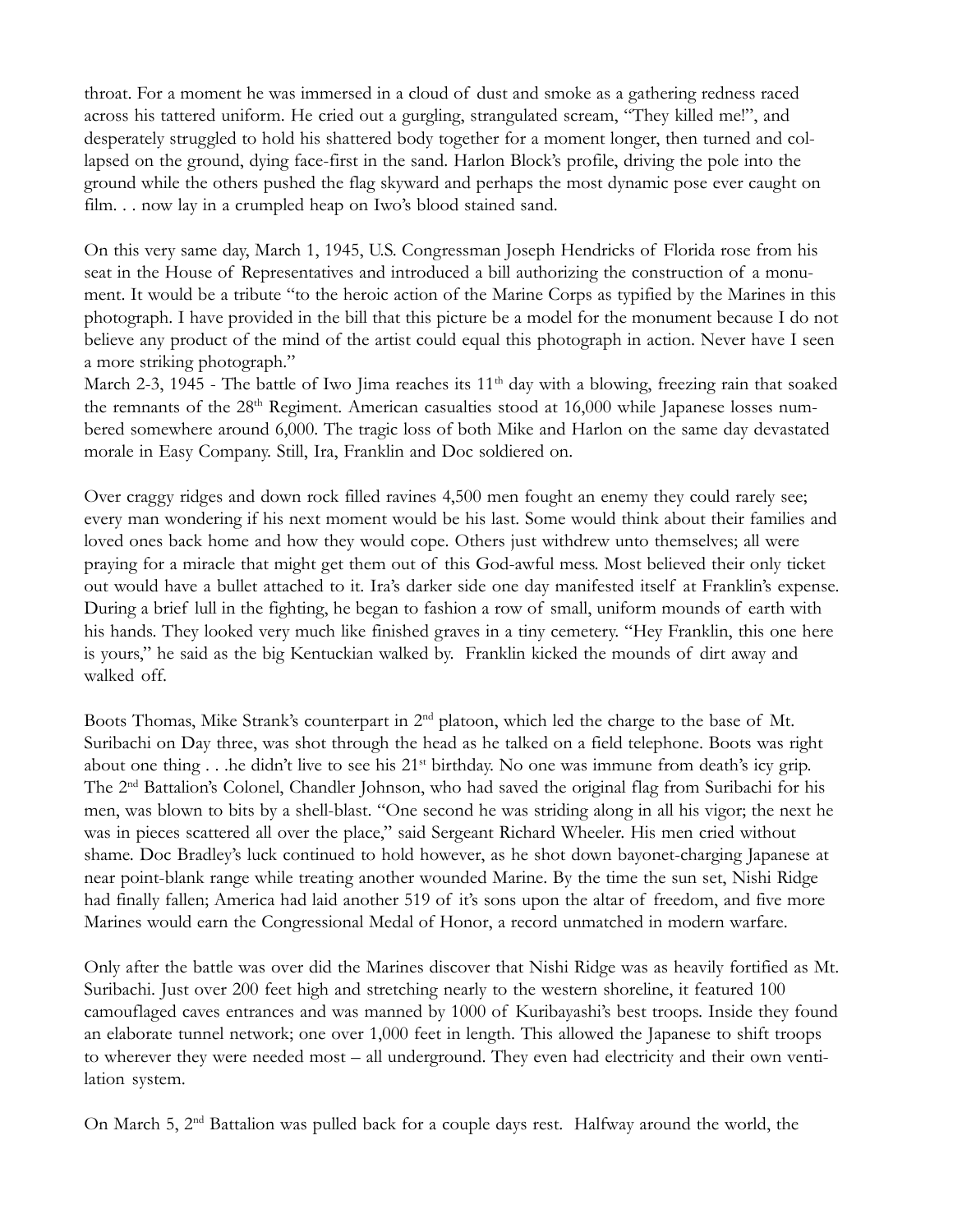latest edition of Time magazine hit the newsstands with the photograph on the cover along with the caption, "TO RANK WITH GETTYSBURG, VALLEY FORGE AND TARAWA".

Two days later, as Franklin and the shattered remnants of Easy Company headed back to the killing fields of northern Iwo Jima, Representative Mike Mansfield of Montana proposed on the House floor that the photograph be made the official symbol of the  $7<sup>th</sup>$  War Bond Tour. Back then, the concept of deficit spending wasn't as popular as it is today. Bond Tours were held to raise money for the war effort. And the  $7<sup>th</sup>$  was going to be the biggest and the best yet.

As the fighting dragged on through March 9<sup>th</sup>, each day became a mirror image of the one before: An early morning artillery barrage, a couple of strafing and bombing runs by Navy aircraft followed by the assault which always ran aground in the face of immediate, fierce opposition. The Japanese just didn't want to give up that island. The battle was now in its 18th day with no light yet at the end of the tunnel. Men were beginning to reach the end of their endurance. Many were in aid stations suffering from combat fatigue. One symptom, known as the 1,000- yard stare, can best be described as that look one has in their eyes when gazing upon their own ghost. At one such station, a young Marine no more than 18 stumbled in, shaking and sweating. He had no visible injuries but was simply overwhelmed with fear. Since they were too busy with other wounded, the doctors sent him back to his unit. Quietly sobbing now, the young Marine slumped down in front of a large boulder about 40 feet behind the aid station. He was still there a half-hour later, crying softly and trembling with fright when a mortar exploded at his feet and killed him.

Doc Bradley's luck finally ran out on March 11<sup>th</sup>. While huddled at the base of a cliff with some other Marines, a mortar exploded against a large, flat rock in front of them, blanketing the group of men in shards of hot steel. Though badly wounded in his right leg and foot, Bradley kept on tending to his wounded countrymen; dragging a soldier here back into a shell crater, working on another one there with a badly mangled leg, completely ignoring his own injuries. They finally evacuated him to a waiting hospital ship. The next day he was on a plane to Guam. John Bradleyís war was over, and he had survived, but his recovery would take months.



John Bradley

On this very day, Wyoming Senator Joseph OíMahoney rose from his seat and declared that a postage stamp should be issued honoring the photograph and the heroic flagraisers.

Rene Gagnon, the last of the flag-raisers and least mentioned in this story, shot his weapon for the first time the day after John Bradley left. He was assigned as a runner for headquarters and had brought the replacement flag up Mt. Suribachi. His figure is barely visible behind that of John Bradley in the photograph.

Gagnon wandered into one of Iwoís countless caves with a buddy, assuming it was secure. They came face to face with a lone Japanese soldier and both Americans momentarily froze. That's all the time their enemy needed. He raised his gun and fired; Reneís buddy fell dead. Another second and it would be Rene's turn. He squeezed the trigger on his Garand rifle and the Japanese soldier crumpled to the floor. "Why did I have to do this?" he later recalled thinking. "Looking down a barrel into someone's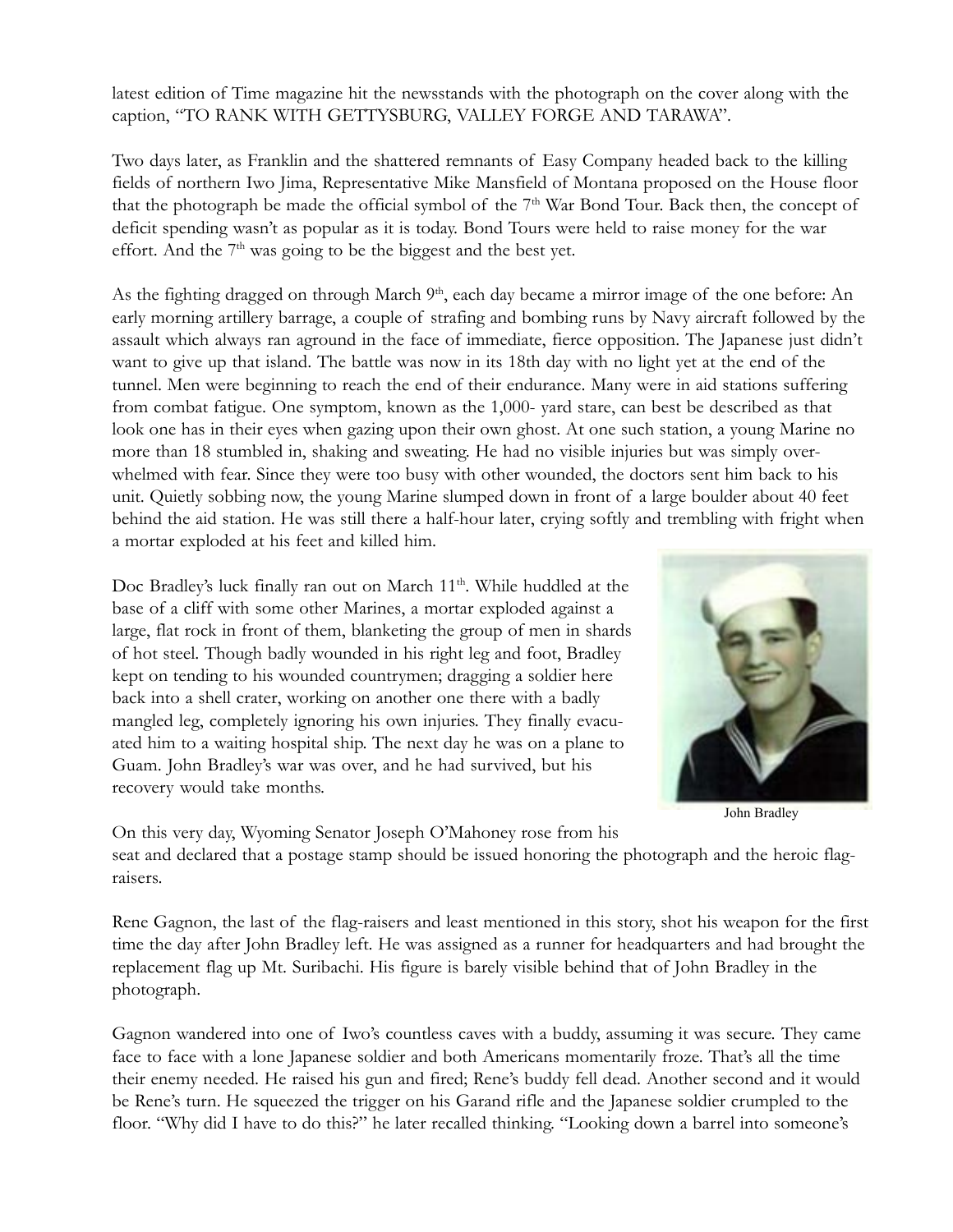eyes and having to kill him. There's no glory in it."

March 14, 1945 - Admiral Chester Nimitz announces that Iwo Jima is conquered. The men on the island could only shake their heads. "We're still getting killed!" growled one Marine. Two days later a Chicago newspaper had the bright idea to bring those men in the photograph back home and make them the stars of the upcoming 7<sup>th</sup> War Bond tour. President Roosevelt liked the idea too, so the order was given to find these men and bring them home. By now, word of the photograph's stunning popularity had reached the island, and since Rene was the only identified flag-raiser, he got the task of naming the other five. He correctly identified everyone, save for Harlon Block, whom he mistook for another Marine who had died in Doc Bradleyís arms two weeks earlier, Hank Hansen.

March 17, 1945 - The Marines were slowly but inexorably winning the battle of Iwo Jima. Disabled American bombers were already beginning to land here on their way back from bombing Japan. By war's end, 2,400 would make emergency landings on Iwo's tired and tattered runways, saving the lives of 27,000 crewmen and their planes. To the first American airman coming in over the battlefield, it was one of the most peculiar sights in military history. There, below them, were two huge armies locked in a mortal death-struggle, but only one was visible; the army fighting above ground. The other army was waging its war almost entirely beneath it. Admiral Nimitz reported that 24,127 Marines had been lost so far: 4,189 were killed in action, and 19,938 wounded, many grievously. Iwo Jima had now become the costliest battle in the Marine Corpís 168 years. He ended his report with this statement regarding the Marines, "Uncommon valor was a common virtue."



Ira Hayes

For Franklin and Ira, it had been a very hard time. They had been in combat for 20 out of the last 26 days and were the lone surviving Easy Company flag-raisers. They watched as their comrades, one by one, fell in battle. Their clothes were still stained with their blood as a cruel reminder. How much longer until they too, took a bullet or mortar shell? The fact that they had survived this long proved they were lucky. . .and pretty good soldiers. The battle fatigue had to be enormous. Part of Ira's strength may have been that he didn't really care if he lived or died. A deeply sullen man, who rarely smiled and had very few close friends, he seemed to be at war within himself, and his constant struggles with alcohol were the stuff of legend. Of course, when he drank, it got a lot worse. In a way, he may have welcomed death as an escape out of his emotional morass. It has been said that for a soldier to be truly effective, he has to consider himself already dead. This way, he isn't distracted by thoughts of loved ones and how much he will

miss them. He has seen his fate and accepted it. Now unburdened from this great weight, the soldier can finally operate as a fully functioning instrument of war. And there was no doubt Ira Hayes was a good combat soldier. Every Marine who ever fought with him said they were glad to have him alongside in a fight. Not one bad word  $-$  ever.

March 21, 1945 - The United States Marine Corps had been attacking the Imperial Army of Japan for 31 consecutive days; a feat without precedent in the annals of modern warfare. Men were pushed way beyond the limits of human endurance, both physically and psychologically. They were drunk with fatigue and the horrors of war, having gone deeper into the dark abyss of combat than any soldiers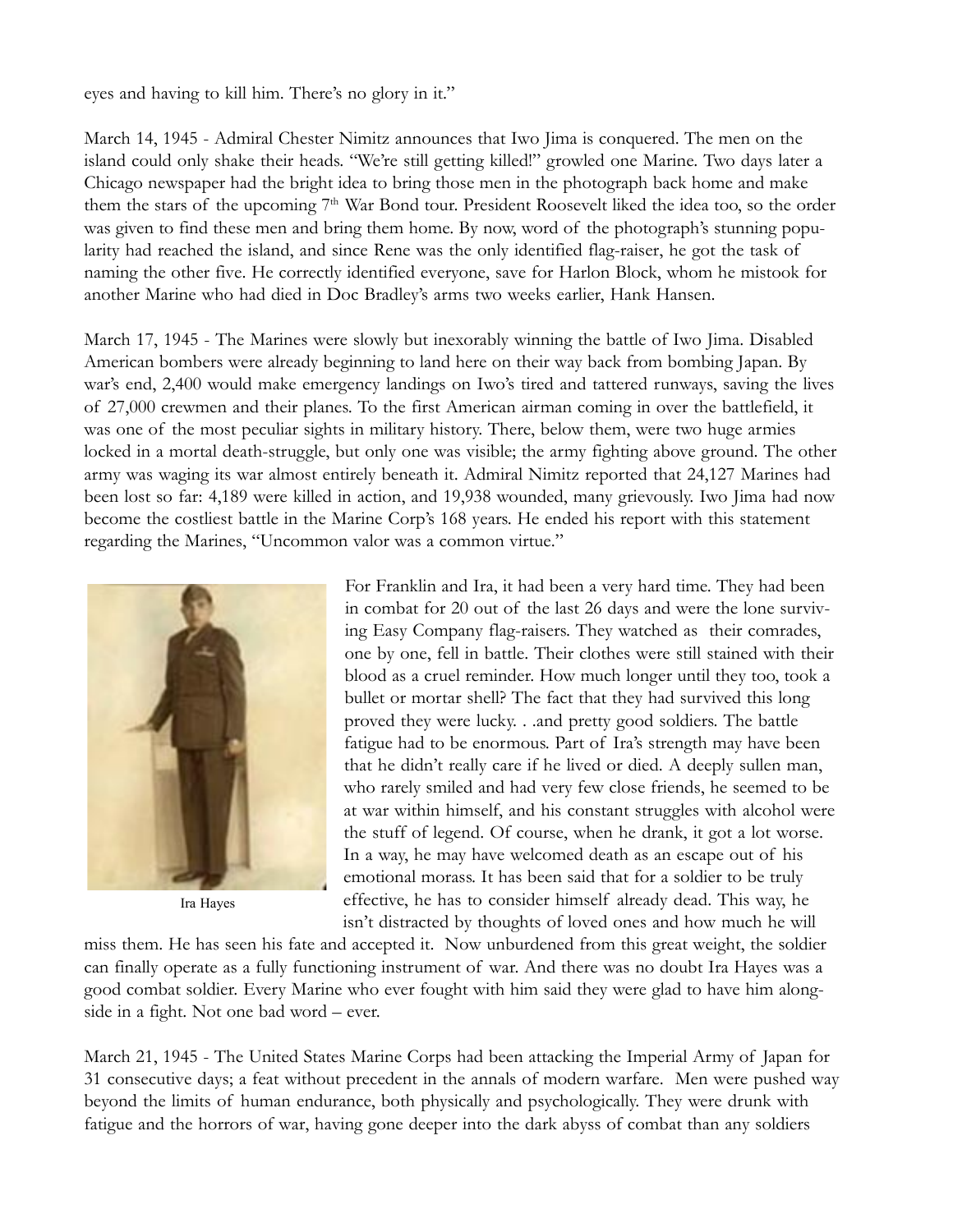before them. Their mental toughness, that sharp focus on survival, which had carried them throughout the battle, had by now entirely deserted them.

And that is when it happened to Franklin. He had been milling about with some other Marines during a short lull in the fighting. The Japanese were bottled up on the northern tip of the island near Kitano Point. Maybe, just maybe, he could survive this nightmare and go back home to Marian's loving arms. Back into his mother Goldie's warm and caring embrace; maybe spin some tall tales on the Liars Bench of the Hilltop General Store, just like the good old days... Life had seemed so much simpler then. And how he missed it.

The bullet hit him square in the back, shattering his spine. His buddies dove for cover as he swatted absently at his shirt, as if brushing away a fly; then collapsed. "How ya doin?" one shouted. "Not bad," Franklin replied, "I don't feel anything." And then he died.

Frank Sousley, who had survived thirty days of combat, who had transformed from happy-go-lucky farm boy to hardened combat veteran - lay dead. Who at age nineteen, quit his job at GM to go and fight for his country, was no more of this Earth. He never saw the photograph, never even knew of itís existence. Now he belongs to the ages.

The war ended for Easy Company three days later. They were pulled back from the front line just two days before the Battle of Iwo Jima reached it's bloody conclusion. Of the 310 men of Easy Company that hit the beach some thirty days ago, only fifty were left.

On Monday, April 9<sup>th</sup>, a telegram arrived in Hilltop, addressed to Goldie. Word of Franklin's death soon raced like a wildfire through the Kentucky countryside. Marian Hamm packed up all of Franklinís personal effects and walked them over to Goldieís house. Marian was still young and knew someday she would get over this tragic chapter in her life, but what about poor Goldie, what would she ever do? Her neighbors reported hearing Goldie's screams all through the night and into the next morning. Their home was a quarter-mile away.

The final numbers from Iwo Jima stagger the imagination. Out of Chandler Johnson's 2<sup>nd</sup> Battalion, which numbered 1,688 men at its peak, only 177 walked off the island; even their commander was dead. In 36 days of battle, 25,851 Marines fell in combat; 6,821 of which died and were buried in a makeshift cemetery at the base of Mt. Suribachi. Franklin was interred in Grave No. 2189, Mike Strank rested in Grave 694, while Harlon Block was buried in Grave 912. It took ten years to have all the bodies exhumed and brought home to America.

Japanese losses were 21,000 killed, most of which were entombed underground in the same caves in which they fought and died. Only 1,000 survived to be taken prisoner. The last two defenders did not surrender until 1949.

Iwo Jima was perhaps the most ferocious battle our nation ever fought. More medals for valor were awarded here than for any other battle in our nationís history. One third of the 84 Medals of Honor awarded the Marine Corps in all of World War II were earned on Iwo Jima.

John Bradley, Rene Gagnon and Ira Hayes were overnight national heroes, and thus became the centerpiece of the 7<sup>th</sup> War Bond Tour. Massive, cheering throngs greeted them wherever they went,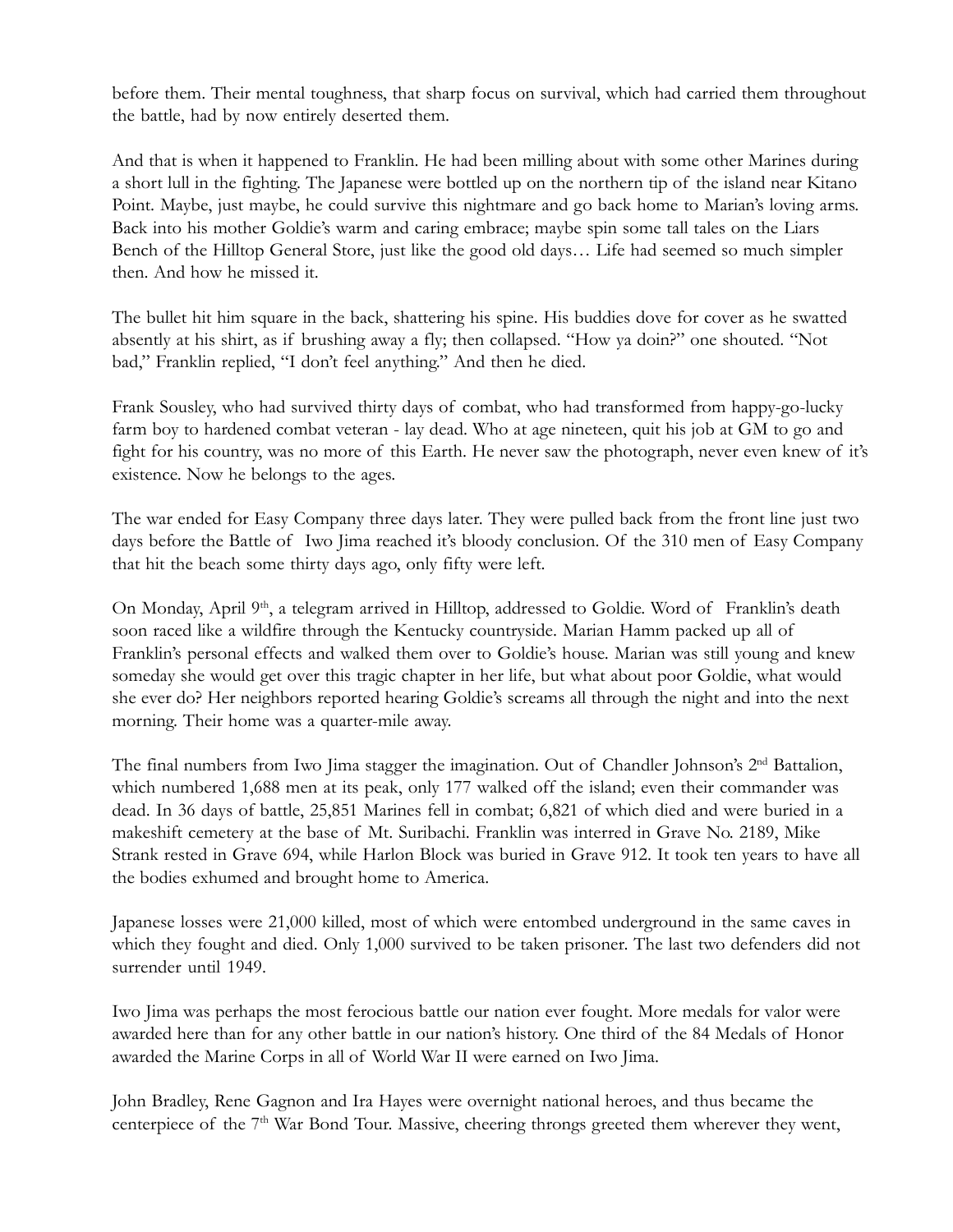large city or small. Ironically, they didn't consider themselves heroes, and all were very public about it. The real heroes were those men who didn't return; all their buddies who were still back there. . . still on the island. They were just part of an accidental photograph. Near the end of the tour, Iraís drinking problem became so severe he was shipped back to his unit to keep him out of the public eye. The pressure was just more than he could take. He had told the Marine Corps of Rene's mistake identifying Hank Hansen as Harlon Block, but they told him to keep his mouth shut; it was too late to do anything now.

The Bond Tour wrapped up it's wildly successful eight week trip around America in Washington D.C. on the 4<sup>th</sup> of July. The War Dept. had hoped to raise \$14 billion dollars. By tour's end they had over \$26 billion dollars.



John Bradley, Ira Hayes, and Rene Gagnon outside the Oval Office, April 1945.

One month and two days later, a lone B-29 bomber carry-

ing the world's first atomic bomb, dipped its wings in salute as it

flew over Iwo Jima on its way to Hiroshima. Japan would formally surrender within days and World War II would be over.

John Bradley married his hometown sweetheart and embarked on a successful career as a funeral director. His wife said he cried in his sleep for four years, tears running down his cheeks. Rene Gagnon also got married, but never did find the fame and fortune he so desperately desired. He had been promised all kinds of job opportunities during the Bond Tour, but after the war ended his celebrity status waned and the promised jobs turned out to be so much hot air. He ended up back on his prewar job working in a textile factory in New Hampshire.

Ira Hayes on the other hand, constantly found his name among the headlines, getting arrested over fifty times for drunk and disorderly conduct. In 1946 he hitchhiked to Texas and informed Harlon Block's father that his son, was indeed, the figure planting the flagpole in the famous photograph. A letter to their congressman soon followed, and in January, 1947, the Marine Corps admitted its mistake.

That same month, the military began bringing home the bodies of the Marines buried on Iwo. Mike Strank was buried in Arlington National Cemetery with full military honors. Harlon Block's parents chose to have his remains brought back to Weslaco, Texas. Over 20,000 people turned out for his funeral procession. The caisson, which carried his body, was escorted by the surviving members of his undefeated high school football team; all of whom joined the Marines en masse after their high school graduation.

Franklin Runyon Sousley was buried in the Elizaville Cemetery on a beautiful, sunny Saturday morning, May 8, 1947. As the Marine escort gently lowered his body into it's final resting place, local surviving veterans fired a salute as a lone bugler played taps.

To describe the ceremony as a somber occasion would be an understatement. Hardened veterans of the conflict had to draw on all their strength to choke back the tears while women and children cried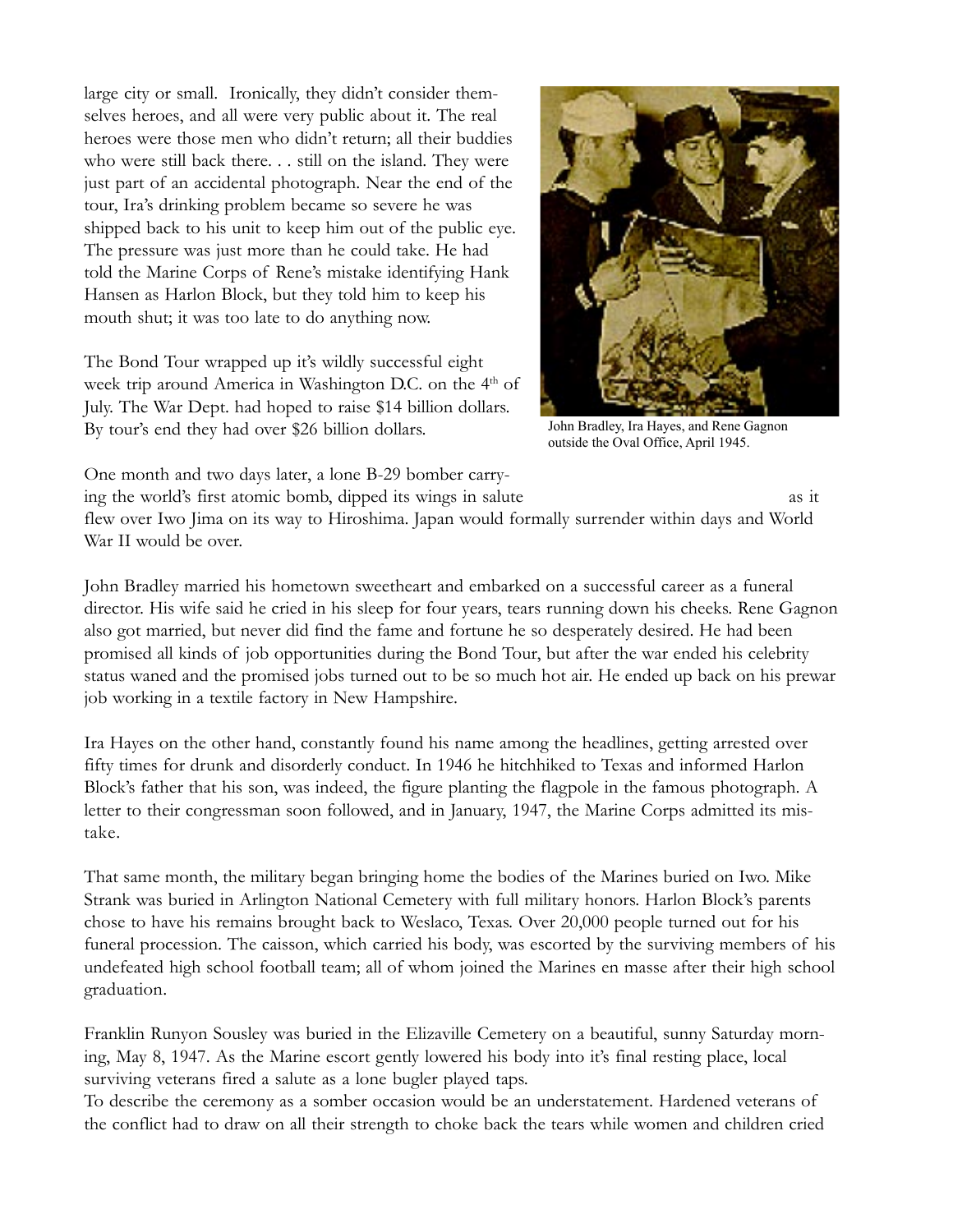unashamedly. The governor of Kentucky stepped forward to hold Goldie's hand as she said her last good-byes to the son she loved so much.

On November 10, 1954 in Washington, D.C., the Marine Corps Monument honoring the six flagraisers was unveiled amidst much pomp and ceremony. At 110 feet tall and weighing over 100 tons, it was the largest bronze statue in the world. Nearly 7,000 dignitaries were on hand. At the moment of the unveiling, everyone sat and gazed upon the statue in stunned reverence. Ira broke down and sobbed, burying his face in Goldie's lap. It would be the last time the three survivors would ever meet.

Ten weeks later, Ira Hayes was dead. He had been in a brawl over an all-night card game and was found facedown next to an old rusting car on his reservation. The coroner ruled it as a case of hypothermia, but everyone knew he had finally lost the biggest battle of his life; the battle with alcohol. Ira Hayes was 32 years old.



rene Gagnon

Rene Gagnon never did capitalize on his fame as a flag-raiser. He bounced around from job to job until he died of a heart attack in 1979 at age 54. He was a janitor.

Of the six men in the photograph, only John Bradley, the Navy medic, was able to find any semblance of happiness and contentment. He fathered eight children and remained married to the same woman until he passed away in 1994. Throughout the remainder of his life, John Bradley steadfastly refused to talk about Iwo Jima, the Photograph, even the war itself. The famous photograph never adorned his home's walls, the Navy Cross for Valor remained hidden in an upstairs closet until after his death. There were myriad reasons for this of course, all the horrors of combat he witnessed firsthand, the brutal torture-murder of his best friend at the hands of some Japanese hiding in a cave.

But perhaps most of all, John Bradley just didn't consider himself a hero.( Most heroes are like that ) One day in 1964, his nine year old son, James, came home with his third grade history book showing the famous photograph of the flag-raising on Suribachi. "Look! There's your picture! My teacher says you're a hero and she wants you to speak to my class. Will you give a speech?" John didn't answer right away; when he did, he declined. All he told young James was this: "Son, I want you to remember something. The real heroes of Iwo Jima are the men who didn't come back."

What are we to do of this?

When I discovered the link between this enormous moment in history and Moraine Assembly, I was awestruck. Here we have one of our former co-workers, at the epicenter of one of our nationís defining moments. I knew we, as a workforce, would have to do something to honor this man and his sacrifices. The big question was what. And how. Franklin Sousley died at age nineteen. I can't even remember being nineteen. I now have children his age and have enjoyed the freedoms he fought and died for my whole life.

Think of the things he missed. The end of that horrific battle and of the war, the farm he never came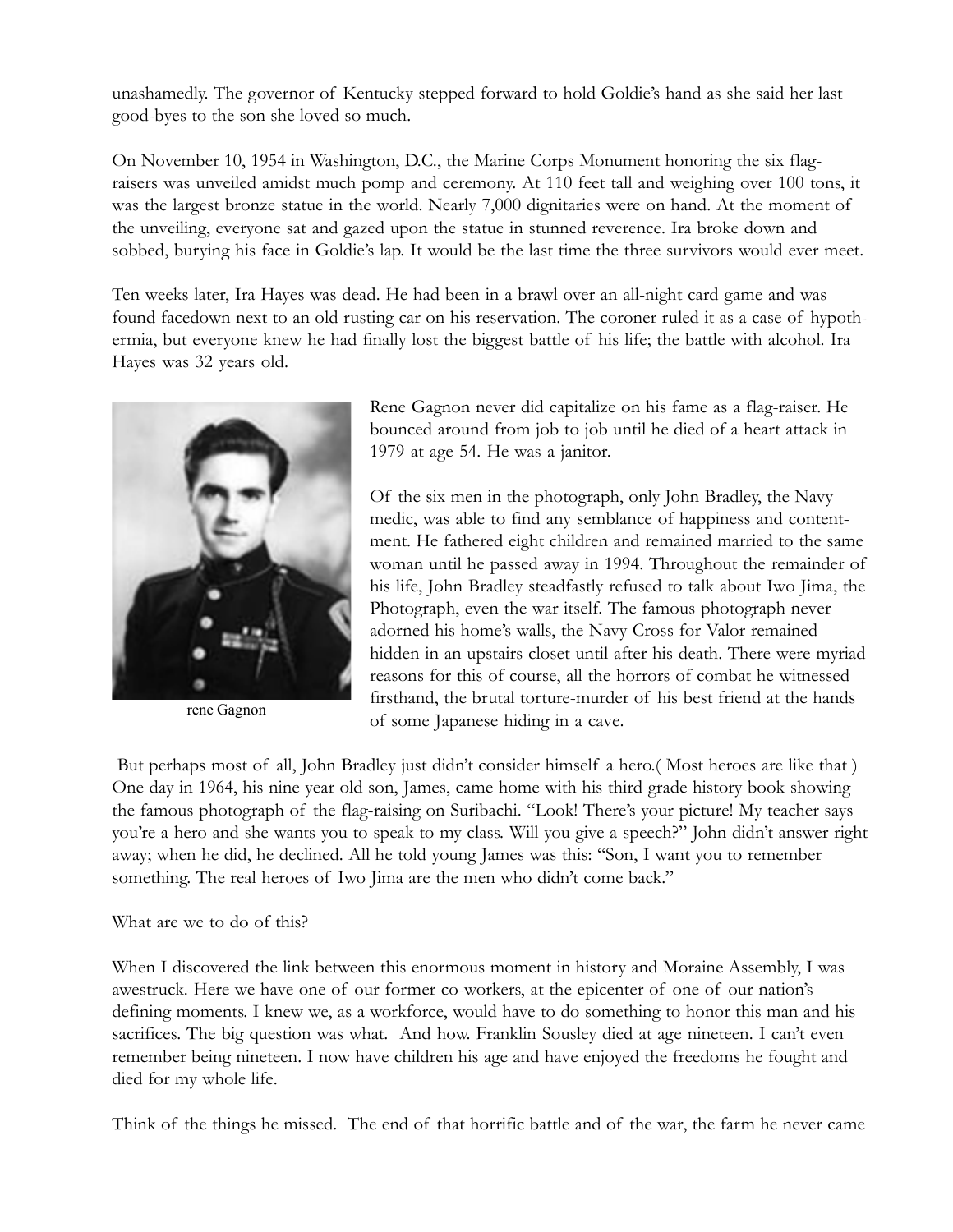home to. He got killed in the war. He missed out on the Fifties and the birth of Rock & Roll. He never watched a Super Bowl or saw Neil Armstrong walking on the moon. Not to mention all the things we take for granted: air conditioning, television, an end to polio and a host of other diseases. And our family. . . Franklin never got to bounce his grandchildren on his knee, never experienced the joy of being a parent or the love of a truly good woman. He got killed in the war.

 Both Franklin and his mother Goldie were big Reds fans. He never attended a single game, missed the three World Series championships that they would win. And he didnít live to see the disaster that unfolded on our TV sets on that fateful September morning last year.

And so now we find ourselves involved in another war. A war that is much more complicated than any we have ever fought in. In many ways, it doesn't really seem like we are in a war at all. We still go about our same daily routines like nothing ever happened, but something is different. 3,000 of us are gone, countless lives have been shattered by the loss of their loved ones.

Many men and women from this plant have followed in Franklin' footsteps to serve our nation in time of crisis. Many are serving now and they deserve our support and our prayers. Some of our members have children in the armed forces. We have seen their pictures and read their stories in this very paper. In fact, some of our co-workers have already lost family members in this war on terrorism.

I remember a day back in March at the plant. I was still reading the book about the flag-raisers and wondering what I could get the company to go along with to honor Franklin Sousley. Surely it must be worth a plaque in the lobby's display case, maybe next to our chrome-plated shovel. Perhaps we could rename Chevrolet Blvd after him or plant a tree out front in his name. I donít know. These gestures seem pale in comparison to the man and the events that they would honor.

And then a co-worker came around taking up a collection. It was for a guy who had just lost his brother in a helicopter crash in the Philippines. He had been sent there to help train the Philippine Army in itís fight against al-Qaeda and was killed when his copter went down at sea. There were ten men on board; all died.

I asked how much money he had collected and was told they might get as much as \$300 dollars. 300 bucks. Is that all this manís life was worth? How far will 300 bucks put his three kids through college?

And that's when it hit me. Why don't we send his kids to college? Or better yet, lets put them all through school; every child whose parent is killed while in the service of their country in this war on terrorism. If Saddam Hussein can pay \$20,000 dollars to each family whose kid becomes a suicide terrorist bomber, surely we could offer a college education to those whose parent dies fighting these monsters.

There are roughly 4,200 of us working here. If 4,000 of us each pitched in the price of a can of pop (65 cents) each week, it would generate through the course of each year, over \$135,000 dollars. Just for the cost of one can of Coke. A dollar each week would generate \$200,000 dollars a year. Think of the good we could do with this money.

And we could call it, "The Franklin R. Sousley – Iwo Jima Memorial Foundation." Think of it. An employee funded charity dedicated solely to the men and women who fight our nationís battles. I can